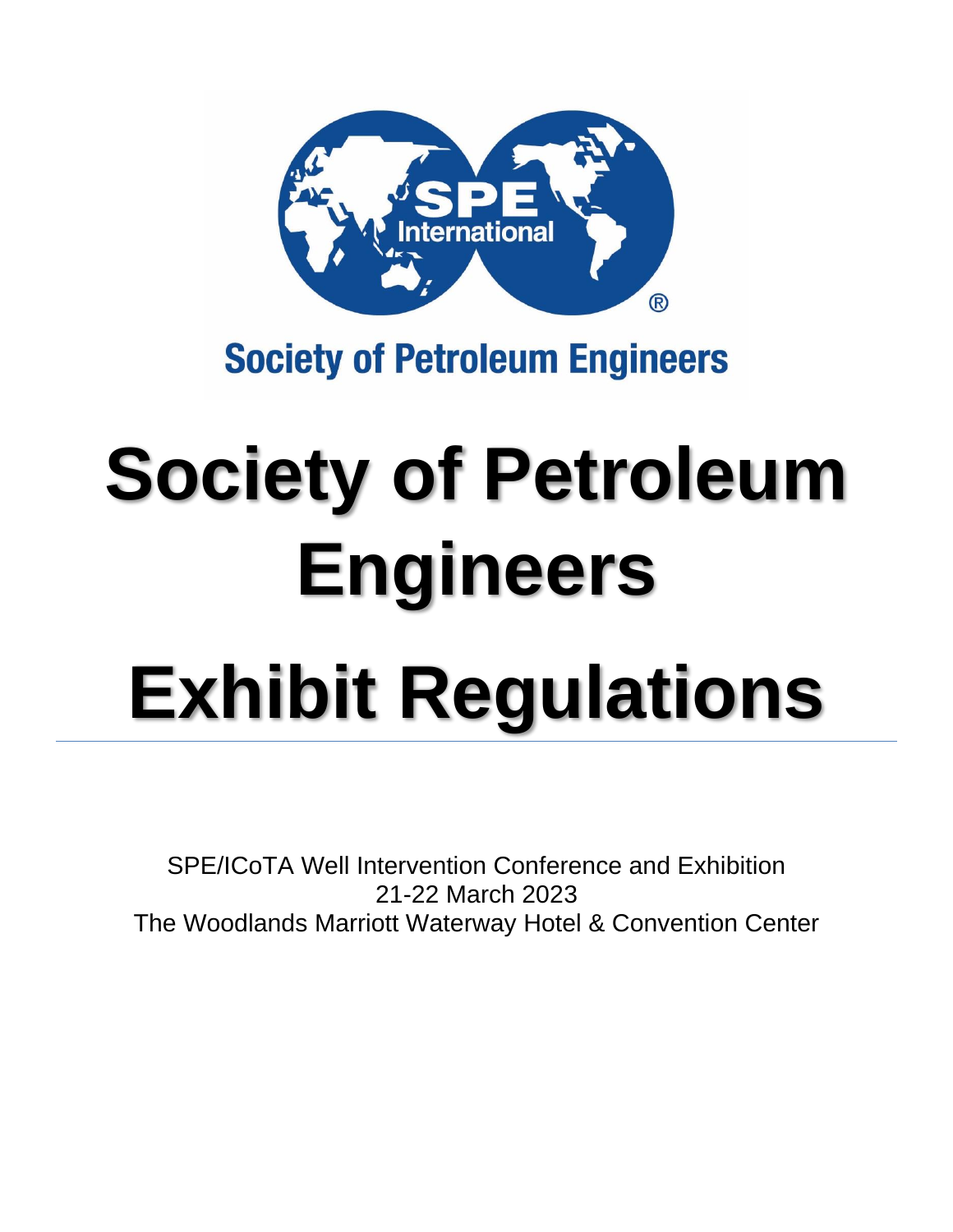#### Table of Contents

## Section **Page**  $\triangleright$  I[NTRODUCTION](#page-3-0) 4 ➢ OFFICIAL SERVICE C[ONTRACTORS](#page-3-1) 4 ➢ EXCLUSIVE C[ONTRACTED](#page-3-2) SERVICES 4  $\triangleright$  B[UILD UP AND](#page-3-3) BREAKDOWN 4  $\triangleright$  C[ONSTRUCTION](#page-3-4) 4  $\geq$  E[LECTRICAL](#page-4-0) 5  $\triangleright$  D[ECORATING](#page-5-0) 6  $\triangleright$  Lighting 7  $\triangleright$  C[ARPETING](#page-6-1) 7 ➢ I[NSTALLATION](#page-7-0)/DISMANTLE SCHEDULE 8 ➢ AFTER HOURS WORK P[ERMITS](#page-7-1) 8 ➢ U[NATTENDED](#page-7-2) FREIGHT 8 ➢ BOOTH I[NSPECTION](#page-7-3) DEADLINE (NO-SHOW RULING) 8 ➢ E[ARLY](#page-8-0) TEAR DOWN 9 ➢ H[EALTH AND](#page-8-1) SAFETY 9 ➢ GENERAL SAFETY P[ROCEDURES](#page-8-2) 9  $\triangleright$  A[LCOHOL](#page-9-0) 10  $\triangleright$  C[ONSUMPTION OF](#page-9-1) ALCOHOL 10 ➢ FIRE AND SAFETY P[ROCEDURES](#page-9-2) 10  $\triangleright$  A[ISLES](#page-9-3) 10  $\triangleright$  FIRE R[EGULATIONS](#page-10-0) 11 ➢ INDOOR D[ISPLAY OF](#page-11-0) VEHICLES 12 ➢ SCAFFOLDING R[EQUIREMENTS](#page-11-1) 12 ➢ R[EGULATORY CITATION](#page-11-2) 12 ➢ S[UMMARY OF REQUIREMENTS](#page-11-3) 12  $\triangleright$  Key Definitions 13  $\triangleright$  S[ECURITY](#page-12-1) 13 ➢ ACCESSIBILITY /A[MERICANS WITH](#page-13-0) DISABILITIES ACT (ADA) 14  $\triangleright$  U[TILITIES AND](#page-13-1) SERVICES 14  $\triangleright$  Catering 14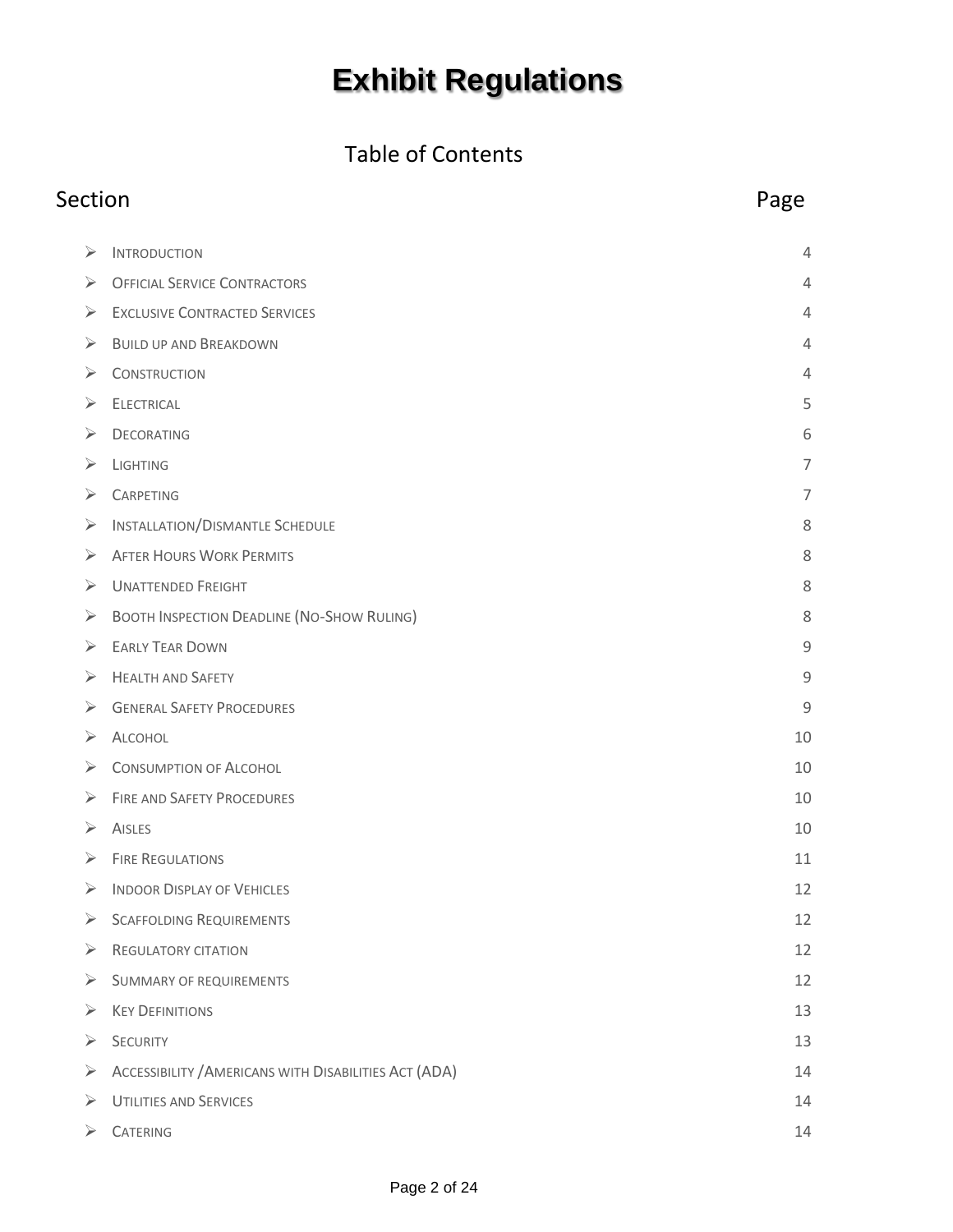| ➤ | <b>CLEANING AND WASTE DISPOSAL</b>                | 14 |
|---|---------------------------------------------------|----|
| ➤ | <b>INTERNET</b>                                   | 15 |
| ➤ | <b>CHARACTER OF EXHIBIT</b>                       | 15 |
| ➤ | <b>GOOD NEIGHBOR POLICY</b>                       | 17 |
| ➤ | <b>NOISE</b>                                      | 17 |
| ➤ | <b>COPYRIGHT REGULATIONS</b>                      | 18 |
| ➤ | <b>HOSPITALITY FUNCTIONS</b>                      | 18 |
| ➤ | <b>INSURANCE</b>                                  | 18 |
| ➤ | <b>EMPLOYMENT AND VENUE REGULATIONS</b>           | 19 |
| ➤ | <b>SMOKING POLICY</b>                             | 19 |
| ➤ | <b>DRONES</b>                                     | 19 |
| ➤ | <b>EMPLOYMENT OF LABOR/ UNION JURISDICTION</b>    | 19 |
| ➤ | <b>AGE RESTRICTIONS TO EXHIBIT AREAS</b>          | 19 |
| ➤ | <b>PARKING</b>                                    | 19 |
| ➤ | PHOTOGRAPHY, RECORDING AND ADVERTISING            | 20 |
| ➤ | <b>MARKETING AND ADVERTISING</b>                  | 22 |
| ➤ | <b>SOLICITATION</b>                               | 22 |
| ➤ | <b>MARKET RESEARCH AND SURVEYS</b>                | 22 |
| ➤ | REGISTRATION LISTS/LEAD RETRIEVAL                 | 23 |
| ➤ | <b>SPE SHOW MANAGEMENT'S DISCRETIONARY RIGHTS</b> | 23 |
| ≻ | AMENDMENTS                                        | 23 |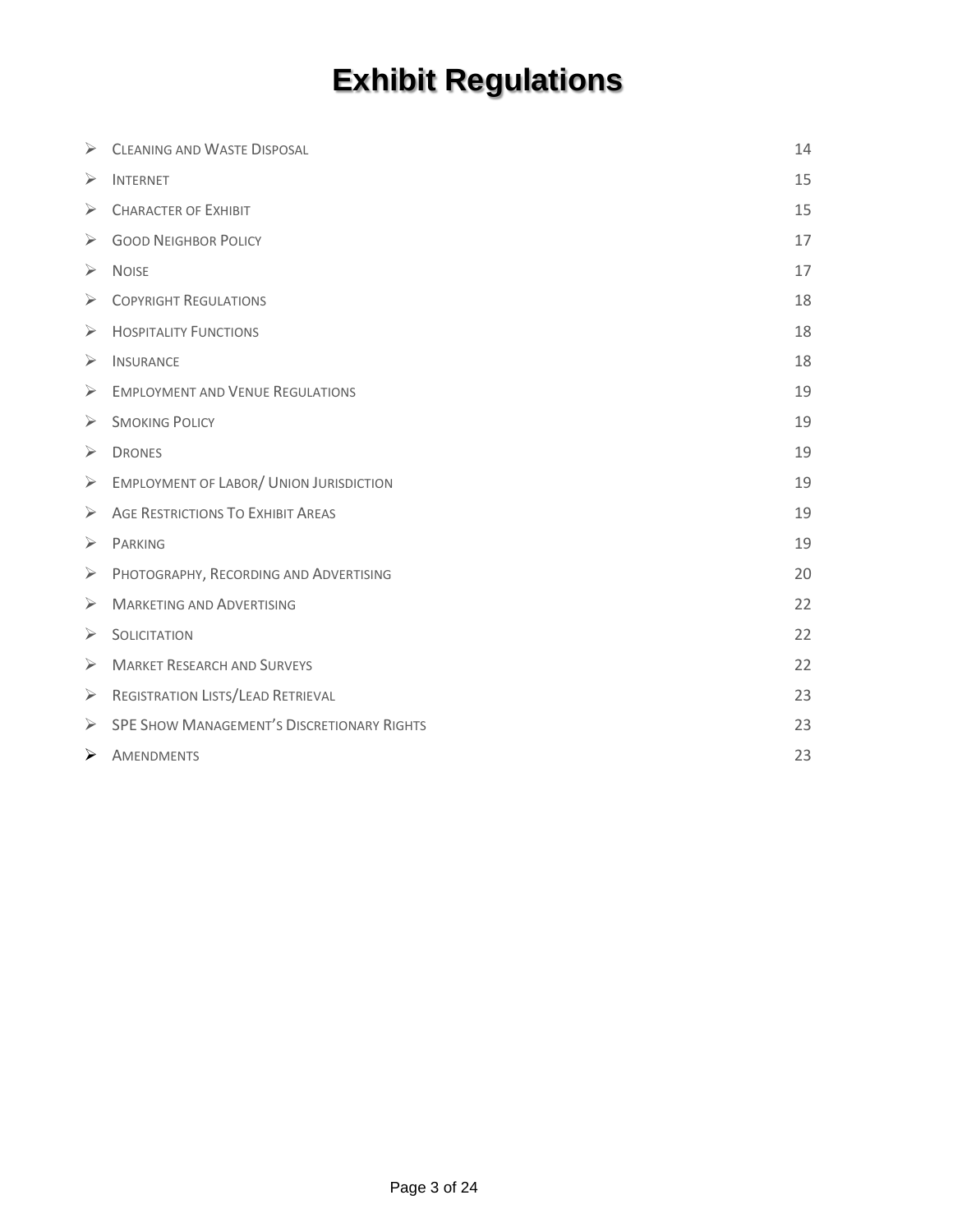## <span id="page-3-0"></span>Introduction

SPE has developed these exhibit regulations in order to provide a well-balanced, well-regulated, attractive and successful show. No exceptions to these regulations will be permitted. SPE reserves the right to enforce strict compliance with these Exhibit Regulations. Each exhibitor ("Exhibitor") understands and agrees that the Exhibit Regulations are an integral and binding part of the Exhibit Space Agreement.

**Exhibitors are responsible for all of their company personnel**, including Exhibitor Appointed Contractors (EACs), and as such are responsible for communicating these Exhibit Regulations as well as all rules to their employees. Ignorance of a regulation is no excuse for a violation. Exhibiting personnel, including EACs, found in violation of the Exhibit Regulations, especially the Photography/Video/Audio Recording Regulations, are subject to removal from SPE. Multiple offenses by personnel and EACs of the same exhibiting booth/company will subject that company to having its booth closed for the remainder of the event and all of its personnel being removed from SPE. This will also subject that same company to losing priority points and up to and including losing the ability to exhibit at future SPE events. International Pavilion organizers are responsible for each and every exhibitor in their pavilion.

## <span id="page-3-1"></span>Official Service Contractors

To ensure the continuation of a smooth installation, dismantling and operation during the Exhibition, Official Contractors have been appointed. Although full-time employees of Exhibitor-Appointed Contractors, other than the Official Contractors, may be authorized to gain access to exhibition areas, Exhibitors are urged to obtain required labor and services from SPE Official Contractors. Complete details of Official Contractors are provided within the Exhibitor Services Manual.

## <span id="page-3-3"></span><span id="page-3-2"></span>Build up and Breakdown

#### <span id="page-3-4"></span>**Construction**

- During move-in/move-out, the exhibit floor is considered a construction zone. No open toed shoes, sandals or flip flops are allowed. If you are in violation of this safety rule, you will be asked to leave the exhibit floor.
- Children under the age of 18 are not permitted on the show floor during move-in/move-out.
- Children under the age of 15 are not permitted on the show floor during official show hours.
- Designated "NO FREIGHT" aisles must be maintained clear of crates and exhibit materials during move-in and move-out. These aisles are required for emergency access throughout the exhibit areas and to expedite freight and empty crate moving.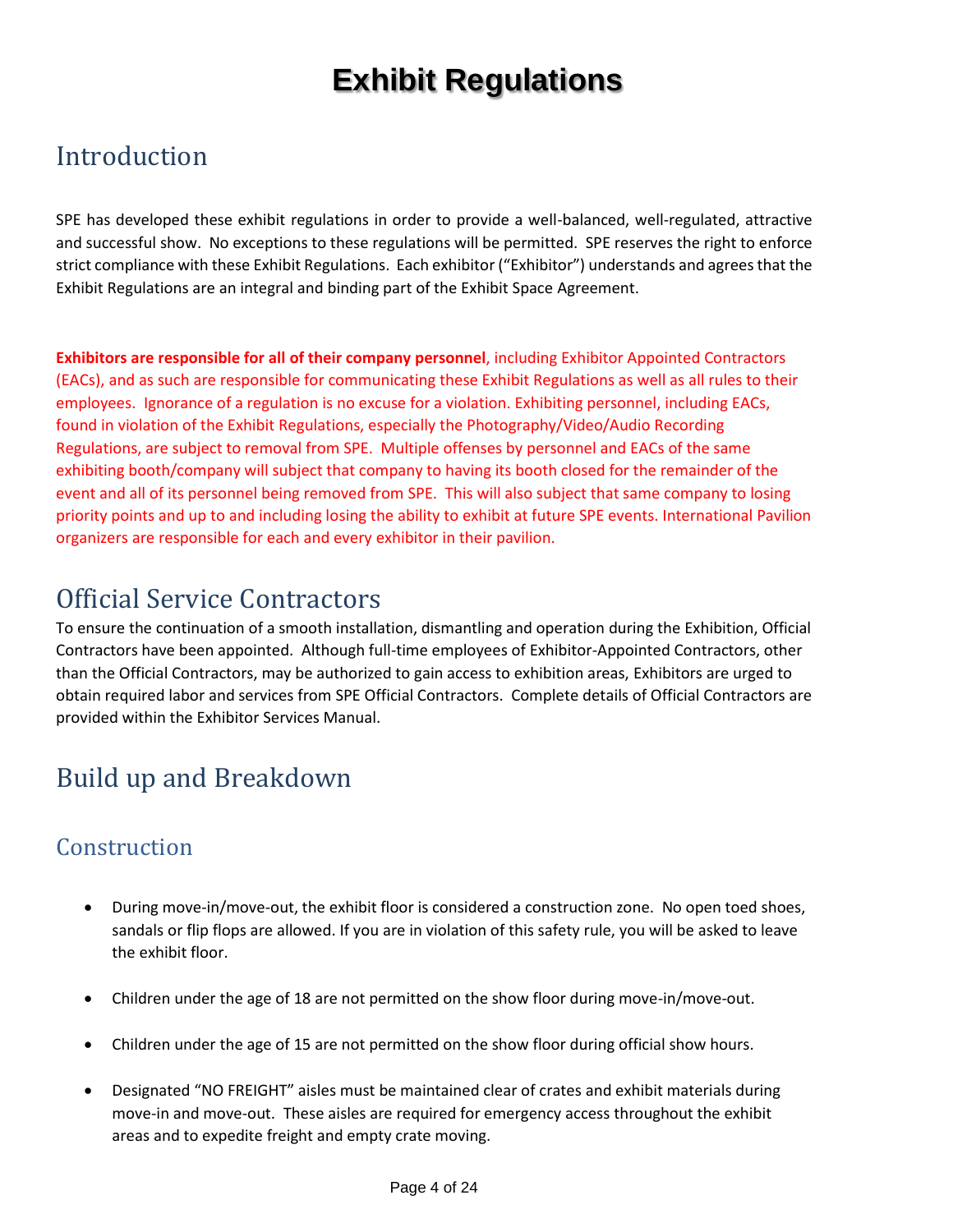- All exhibit displays should be designed and erected in a manner that will withstand normal contact or vibration caused by neighboring Exhibitors, hall laborers or installation/dismantling equipment such as forklifts. Displays should also be able to withstand moderate wind effects that may occur in the exhibit hall when freight doors are open. Exhibitors should refer to local building codes that regulate temporary structures.
- The penetration of floors, walls, ceilings, or trim will not be permitted; neither may any holes be drilled in any portion of the facility. Displays must be freestanding and not rely on any part of the exhibit facility other than the floor for support.
- Exhibitors should ensure that any display fixtures such as tables, racks or shelves are designed and installed properly to support the product or marketing materials to be displayed upon them.
- All outdoor exhibits that have tents with A/C need to have their condensate hoses run either to drains or in barrels to be monitored to insure they do not spill into the parkway.

#### <span id="page-4-0"></span>Electrical

- Column or wall outlets *may not* be used in the facility for direct connection by anyone other than employees of the Official Electrical Contractor.
- **Exhibitors are strictly prohibited from installing their own electrical wiring.** All electrical, water, gas, etc. connections must be handled by the Official Electrical Contractor. Should any electrical work be located that was not installed by the Official Electrical Contractor, SPE Show Management will have the wiring disconnected and removed at the Exhibitor's expense. **No exceptions are permitted.**
- In shows using a priority point system, if an Exhibitor (or their EAC) ignores or fails to comply with a verbal/written warning by SPE Show Management with a repeated offense, the contracted Exhibitor will lose five (5) priority points. If Exhibitor (or their EAC) is cited for more than 2 offenses, Exhibitor will forfeit thirty (30) priority points. Contracted Exhibitors and International Pavilion Organizers are responsible for the actions of their co-Exhibitors and their EACs. SPE reserves the right to escort offending personnel out of the event for the duration of the event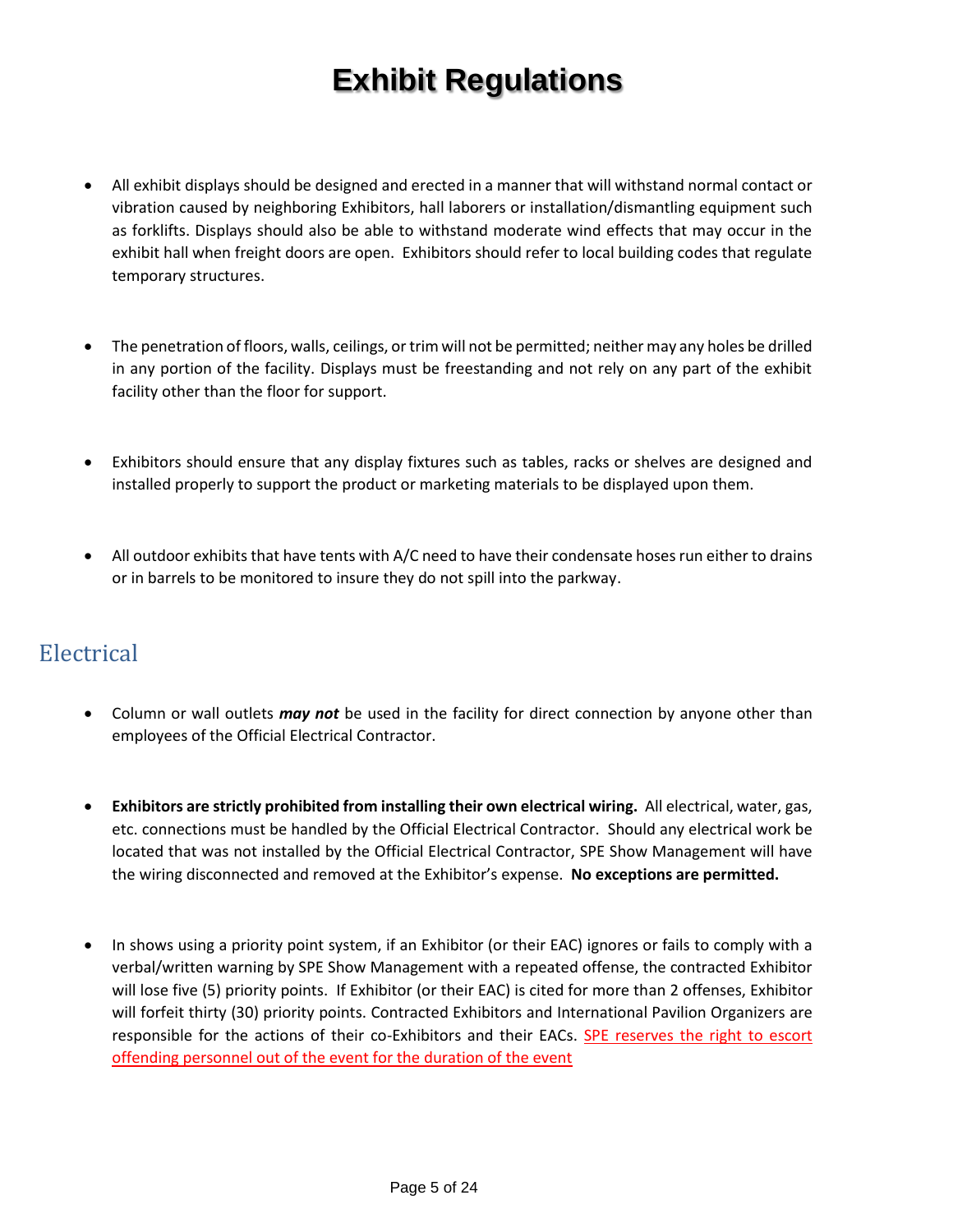**PLEASE NOTE: Venue requires the use of 14-gauge electric wire, or greater, with grounded conducting cable. The use of flat cables is recommended within booths.**

#### <span id="page-5-0"></span>**Decorating**

- Any portion of a display that extends above or beyond that of the booth adjoining to the rear or side must be finished with paint or drape at the Exhibitor's expense. Any portion of an Exhibitor's booth facing an aisle must be finished.
- **BOOTH DRAPING (MASKING):** SPE regulations require covering (finished and/or draping) on the open side of the booth in a corner location, if materials are stored behind the display or if grid work and/or electrical cords are exposed to public viewing. Exposed parts of displays, (including backs of any booth), must be completely finished so that they are not objectionable to other Exhibitors, delegates or SPE Management and are in keeping with the professional appearance on the exhibition floor. Any booth draping (masking) required for either or both sides (or back) of a booth by the end of Move-in on/or before opening day of the Event will be ordered from the official contractor at the expense of the Exhibitor.
- Drip pans and scrap buckets should be provided for operating machinery to prevent lubricants, paints, etc., from staining the floor causing a slippage hazard.
- Painting may be done inside the exhibit hall as long as drop cloths are used to prevent any damage to the building. No **spray** painting is permitted inside the exhibit halls. Spray painting may be done outside as long as drop cloths are used to prevent any damage to sidewalk, dock, grass, buildings, etc.
- Paint must be removed nightly and all cans must be tightly closed to prevent their contents from staining the floor, causing a slippage hazard, and tracking of paint, etc., over another Exhibitor's carpet.
- Exhibitors are liable for any damage they cause (or third party authorized by them) to the walls, floors, columns, doors, windows, etc., during the installation, operating and dismantling of their exhibits.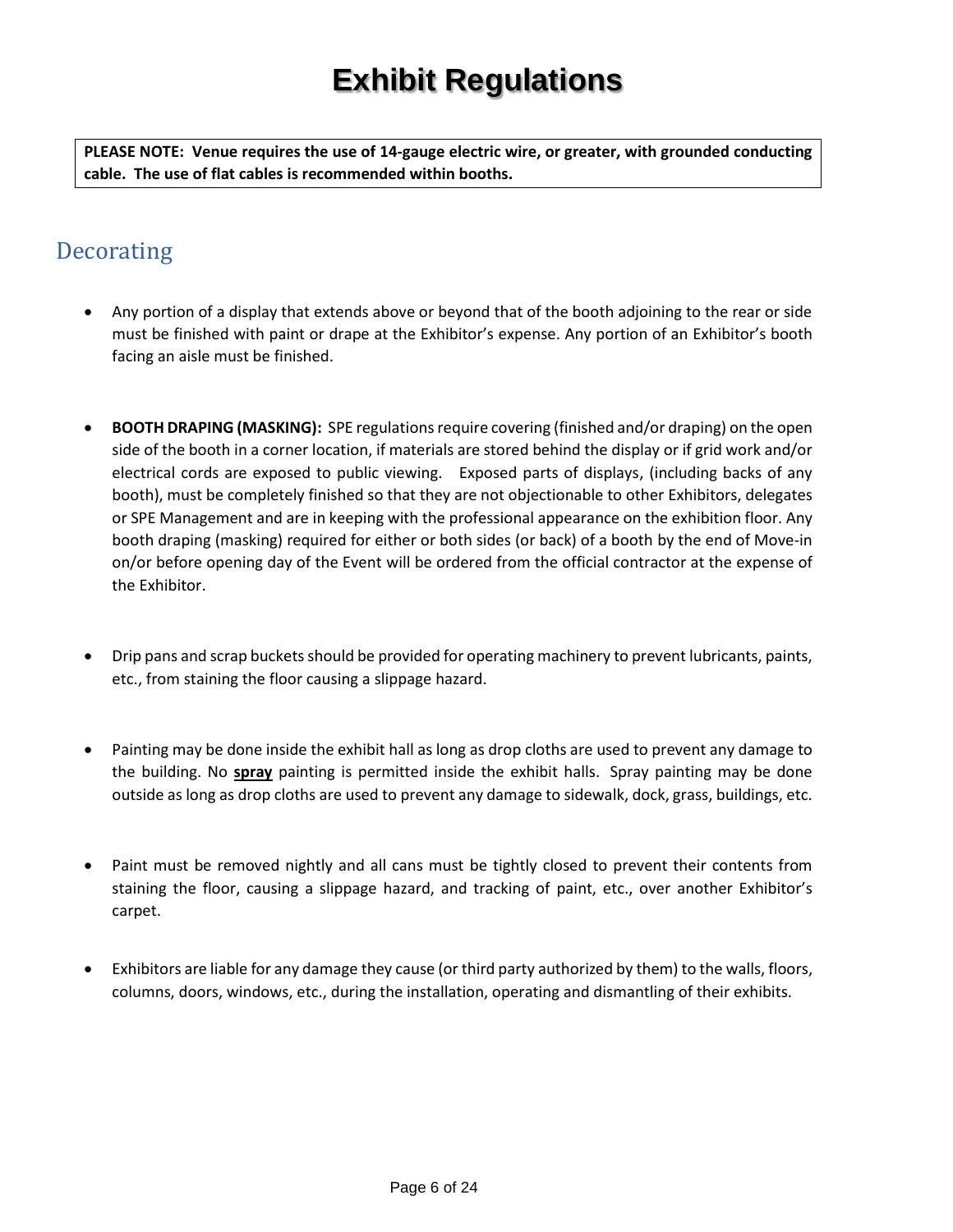#### <span id="page-6-0"></span>Lighting

- Exhibitors must adhere to the following suggested minimum guidelines when determining booth lighting:
	- o No lighting, fixtures, lighting trusses, or overhead lighting are allowed outside the boundaries of the exhibit space. Exhibitors intending to use hanging light systems must submit drawings to exhibition management for approval.
	- $\circ$  Lighting, including gobos, must be directed to the inner confines of the booth space. Lighting should not project onto other exhibits or exhibition aisles.
	- $\circ$  Lighting which is potentially harmful, such as lasers or ultraviolet lighting, must comply with facility rules and be approved in writing by exhibition management.
	- $\circ$  Lighting that spins, rotates, pulsates, and other specialized lighting effects must be in good taste and not interfere with neighboring Exhibitors or otherwise detract from the general atmosphere of the event.
	- o Currently some convention facilities are not allowing quartz halogen lighting fixtures in exhibits due to potential fire hazards. Check with exhibition management.
	- $\circ$  Reduced lighting for theater areas must be approved by the exhibition organizer, the utility provider, and the exhibit facility.

#### <span id="page-6-1"></span>Carpeting

• The use of carpeting or other professional floor covering *is required* by each Exhibitor if the venue is not carpeted. Floor covering must encompass the entire footprint of the exhibit space. These floor coverings must not be sealed to the floors in such a manner as to injure the floor or be so installed as to be a hazard to public safety or as to endanger the public. Exhibitors are responsible for the final condition of the floor in their space. The edges of raised flooring may be inclined, providing the slope is gradual and gentle. Exhibitors are urged to simplify access for disabled persons by providing a ramp of at least 3.5 feet wide set in place at right angles to the aisle in accordance with the **Americans with Disabilities Act (ADA).**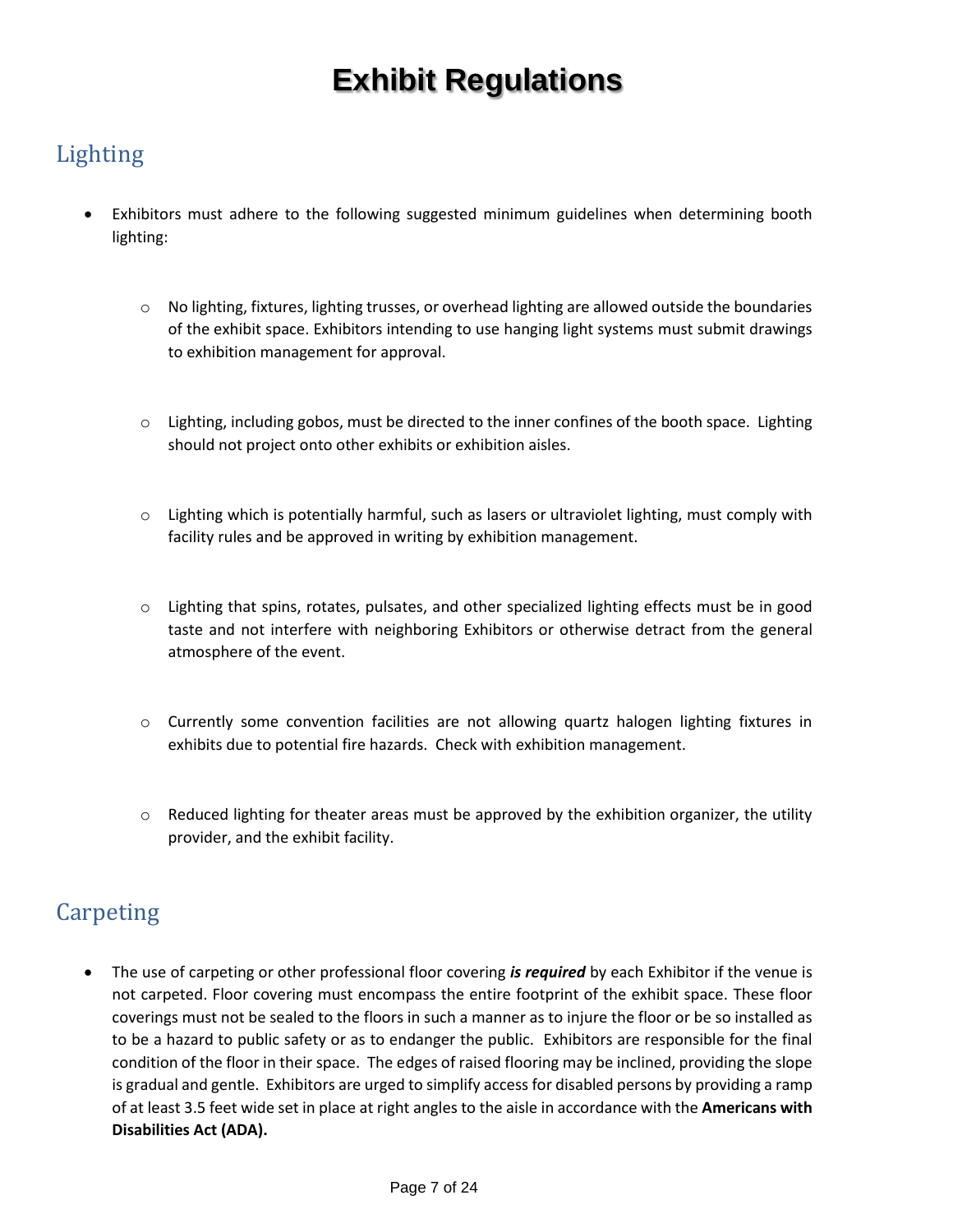- If an exhibitor sets his booth without floor covering, carpet will be ordered at the exhibitor's expense.
- <span id="page-7-0"></span>• If an exhibitor is setting up his booth late and is bringing his own carpet or floor covering, exhibitor must notify show management or carpet will be ordered at the exhibitor's expense.

#### Installation/Dismantle Schedule

Exhibitors must comply with the published installation and dismantling schedules and procedures as outlined in the Exhibitor Services Manual. Requests for alterations to these schedules must be submitted to SPE in writing for approval.

#### <span id="page-7-1"></span>After Hours Work Permits

SPE recognizes that, in critical situations, it may be necessary for an Exhibitor to work beyond the published installation and dismantle scheduled hours. Authorization to work late will be based on the type of work to be done, and the number of people needing access to the Exhibit Hall. Exhibitors should obtain approval from their Floor Manager. For authorization to work late, you must be able to demonstrate that construction of your exhibit cannot be completed during scheduled hours. For safety and security reasons, work late authorizations will be granted only when conditions impact a company's ability to complete construction of their exhibit.

#### <span id="page-7-2"></span>Unattended Freight

Exhibitor or its EAC is encouraged to remain with their freight during move-out until it is picked up from the exhibit hall by the Official Freight Contractor. **Neither Show Management, nor the facility are responsible for loss of unattended freight. Additional security may be hired at the Exhibitor's expense.**

#### <span id="page-7-3"></span>Booth Inspection Deadline (No-Show Ruling)

• **The installation of all exhibits must be complete by the end of move-in (prior to opening morning.) No installation will be allowed on the morning of show opening without written approval by SPE Show Management.**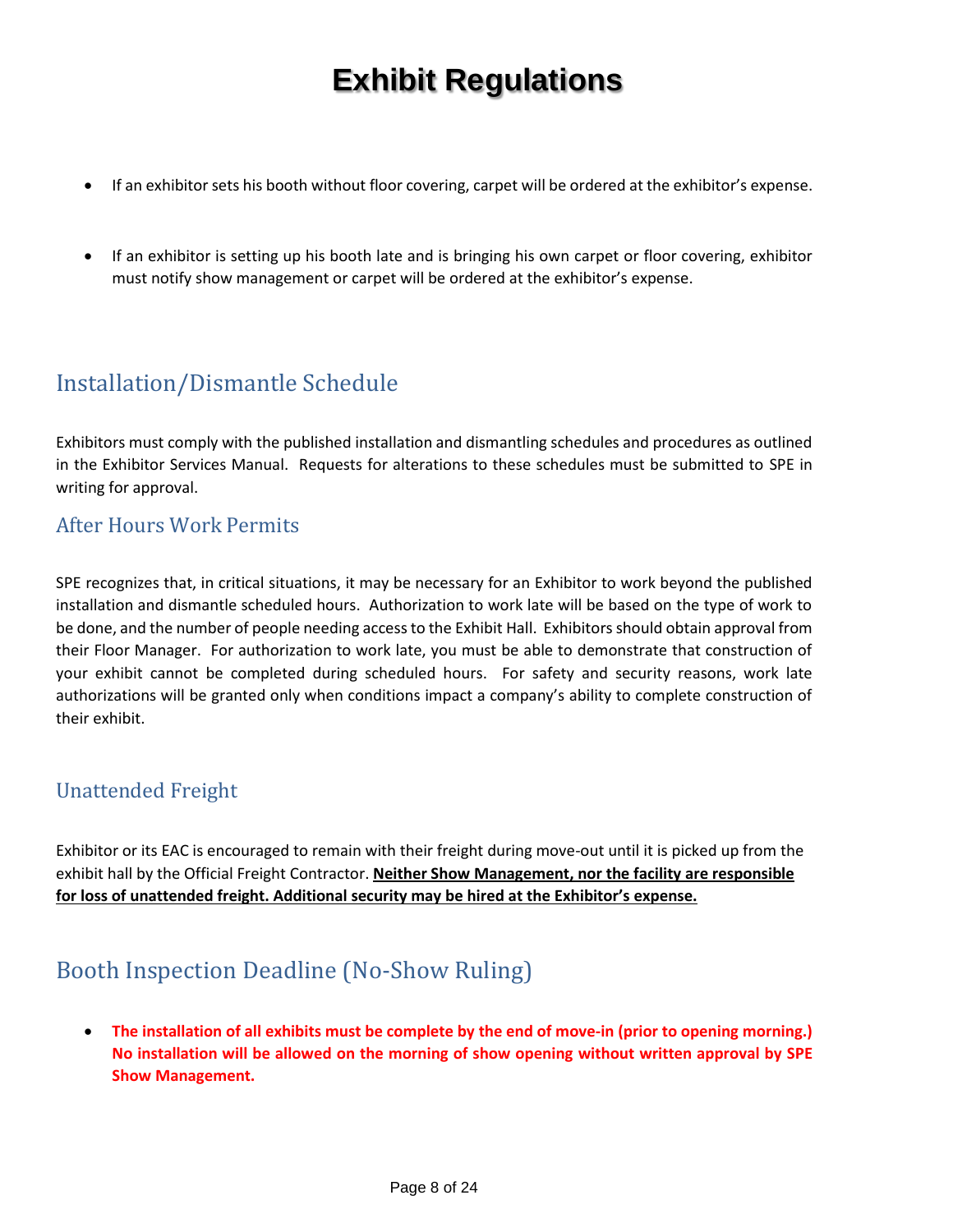- Exhibitors must submit written notification for late installations for SPE Show Management approval. Approval of late installation requests is at the discretion of SPE. Notification should be sent to [SPE.events@SPEnet.org.](mailto:otc.events@otcnet.org)
- Should an exhibit space remain vacant and arrangements for exhibit services (carpet, electricity, freight delivery, etc.) have been ordered and verified, SPE will assume the Exhibitor will be late, but will arrive.
- Should an exhibit space remain vacant with no arrangements for exhibit services ordered, and SPE has not been notified of late installation, SPE will assume the Exhibitor will NOT be exhibiting and will make this area into a carpeted lounge or attempt to resell it. SPE reserves the right to resell the cancelled space and the contract will become null and void. (Should an Exhibitor arrive after these steps have been taken, the Exhibitor will be responsible for costs incurred by SPE). There will be no refunds due to an Exhibitor who fails to utilize its contracted space and the Exhibitor will remain responsible for any outstanding balances due.
- It is recommended that a cell phone # is provided to SPE show management for weekend contact.

#### <span id="page-8-0"></span>Early Tear Down

In a show utilizing priority points, should an Exhibitor begin to dismantle or vacate its exhibit space before the official close of the show, the Exhibitor will be penalized five (5) points from their priority point total, if applicable and/or be subject to loss of their right to participate in future SPE events. Floor managers/Exhibit Manager will report the names of companies in violation of this rule to Show Management. Emails will be sent post-show informing Exhibitors of their penalty.

Exhibitors are responsible for notifying their booth personnel of this regulation. In fairness to all Exhibitors, this regulation will be uniformly enforced to all SPE Exhibitors.

## <span id="page-8-1"></span>Health and Safety

#### <span id="page-8-2"></span>General Safety Procedures

**•** During move-in/move-out, the exhibit floor is considered a construction zone. No open toed shoes, sandals or flip flops are allowed. If you are in violation of this safety rule, you will be asked to leave the exhibit floor.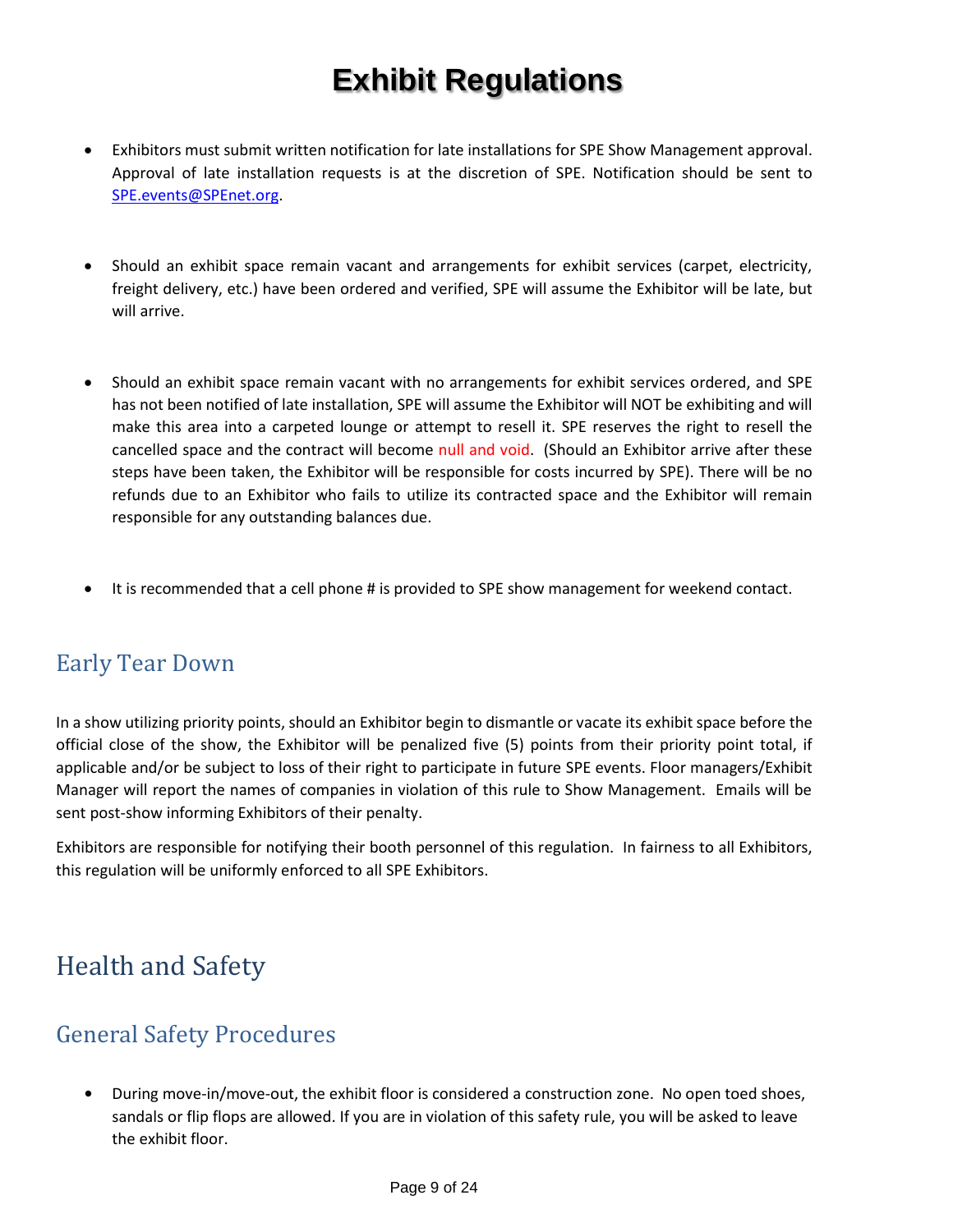- The use of bicycles, roller skates, roller blades and/or motorized or manually operated scooters (including Segways and hoverboards) is strictly prohibited in the exhibit areas at all times by any Exhibitor or Exhibitor Appointed Contractor (EAC). Only current **ADA** approved equipment will be authorized.
- Service animals are defined as dogs that are individually trained to do work or perform tasks for people with disabilities. Service dogs are permitted to accompany people with disabilities in all areas of a facility where the public is normally allowed. Under ADA, service animals must be harnessed, leashed, or tethered, unless these devices interfere with the service animal's work or the individual's disability prevents using these devices. In that case, the individual must maintain control of the animal through voice, signal, or other effective controls.
- Each exhibitor, contractor and EAC shall issue any appropriate personal protective equipment PRIOR to arriving at the Event.
- The floor in every booth area must be maintained in a clean, dry condition.
- Every sub-floor constructed in a booth must ensure each flight of stairs having four or more risers be equipped with standard stair railings or standard handrails.
- On stairs less than 44 inches (1/2 meter) wide both sides must be enclosed.
- Every multi-level booth must meet the specific requirements of the hosting venue, particularly in respect to handrails and other safety features.
- If an employee is carrying items in hand where hands are unable to hold a handrail while using stairs, the employee should be encouraged to seek help.
- In every booth structure, or part thereof, used for loads, only those loads approved by the venue official only shall be authorized.
- Every floor opening shall be guarded or enclosed.

#### <span id="page-9-0"></span>Alcohol

#### <span id="page-9-1"></span>Consumption of Alcohol

SPE recognizes the legitimate serving of alcoholic beverages in the process of conducting business and social activities. We also recognize that the use and consumption of alcohol carries with it the requirement for exhibitors to serve alcoholic beverages responsibly and in keeping with our professional code of ethics and conduct. We strongly oppose the abuse and misuse of alcohol.

#### <span id="page-9-3"></span><span id="page-9-2"></span>Fire and Safety Procedures Aisles

• Designated "NO FREIGHT" aisles must be maintained clear of crates and exhibit materials during move-in and move-out. These aisles are required for emergency access throughout the exhibit areas and to expedite freight and empty crate moving.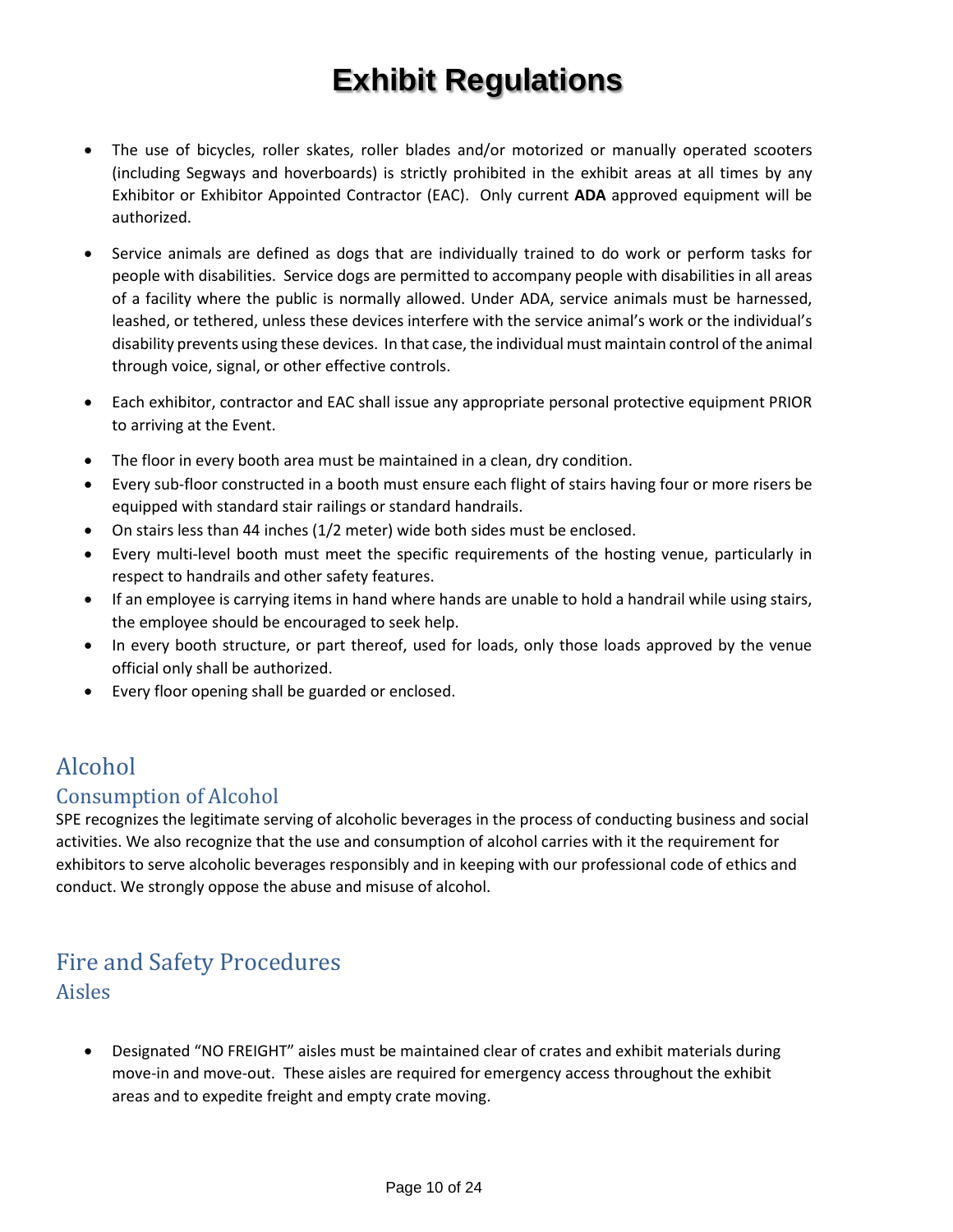- Sales presentations and product demonstrations must be conducted in a manner which assures all exhibitor personnel and attendees are within the contracted exhibit space and not encroaching on the aisle or neighboring exhibits. Strolling entertainment or moving advertisements outside of Exhibitor's exhibit space is prohibited. It is the responsibility of each exhibitor to arrange displays, product presentation, audio visual presentations, and demonstrations to ensure compliance. Should TV/plasma/LCD screens placed on the outside walls or outer edge of an exhibit result in blockage of traffic, show management reserves the right to ask that the screen in question be turned off.
- No Exhibitor shall in any manner obstruct an exit, aisle, restroom or easement at any time. In all cases, exits and fire connections must be clearly identifiable. The Fire Marshal shall have the final ruling on this matter.
- Drip pans and scrap buckets should be provided for operating machinery to prevent lubricants, paints, etc., from staining the floor causing a slippage hazard.

#### <span id="page-10-0"></span>Fire Regulations

The regulations of the city Fire Department must be followed, and all exhibits may be subject to Fire Department inspection.

- All decorative materials including drapes, signs, banners, acoustical treatments, table coverings, etc., must be noncombustible or effectively treated with an approved fire retardant chemical. A flameproofing certificate should be available for inspection.
- All canopies, ceilings, or other overhead construction for booths or exhibits must be of noncombustible materials.
- Display and/or operation of any heavy equipment must be subject to the floor loading limits of the exhibit area.
- Any special effects, decorations, displays, or operating equipment of any kind of questionable nature must be approved before being installed.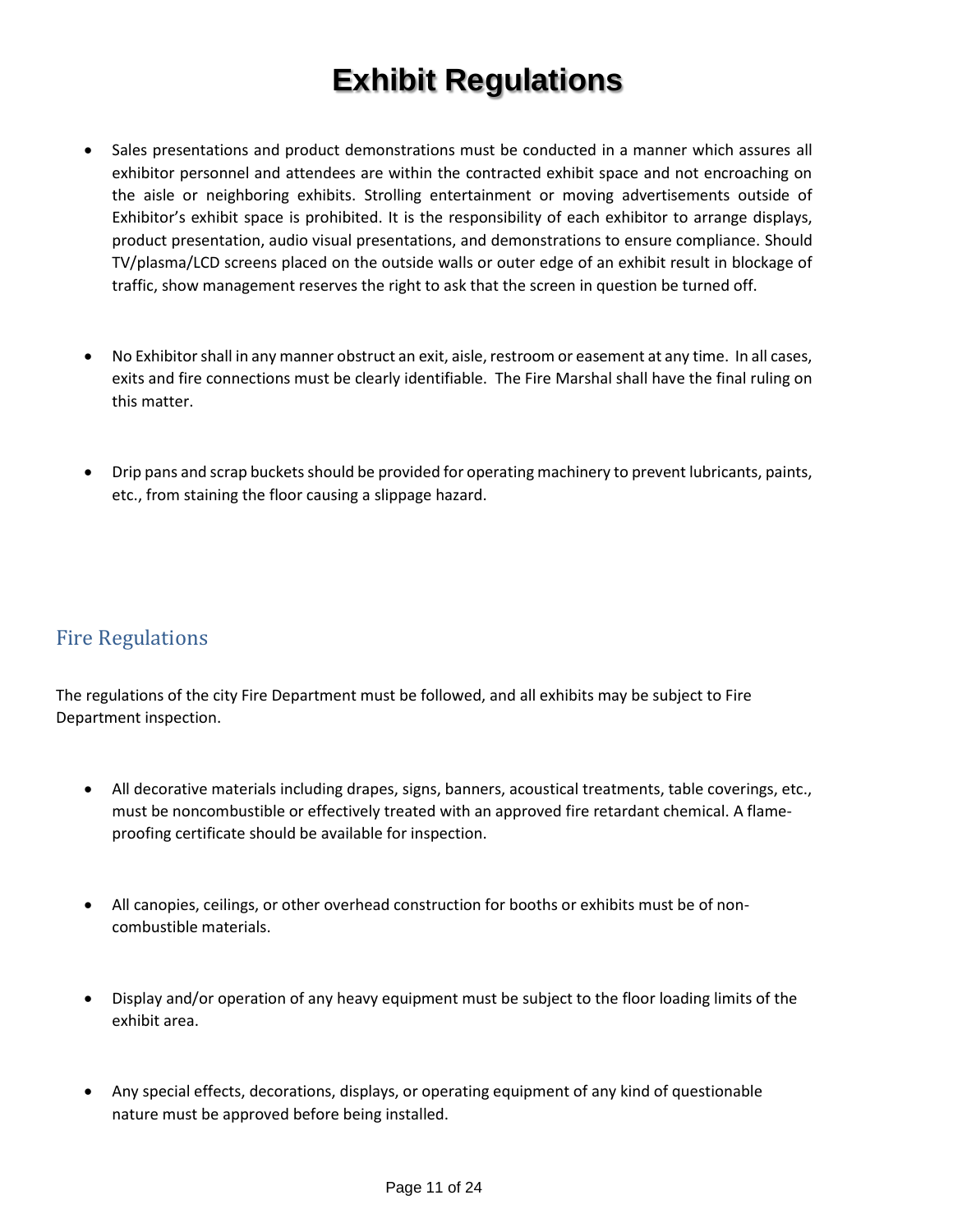- The use of any flammable liquids, gases or solids and the use of compressed gases are not permitted. Heat-producing appliances employing open flames, high heat, lighting effects, etc., as part of an exhibit shall not be operated unless special approval has been obtained.
- All operating electrical, plumbing and heating devices shall be installed in compliance with the requirements of the City Municipal Code. The required permits shall be obtained before such installations are made, and all installations shall meet with the approval of the inspecting authority.
- Fire hose reels and cabinets must be readily accessible and cannot be obstructed in any manner whatsoever.
- **STORAGE:** Fire regulations in most exhibit facilities prohibit storing product, literature, empty packing containers or packing materials behind back drapes or under draped tables. In most cases, however, Exhibitors may store a limited supply of literature or product appropriately within the booth area, as long as these items do not impede access to utility services, create a safety problem or look unsightly.

#### <span id="page-11-0"></span>Indoor Display of Vehicles

The indoor exhibiting of motorized vehicles or other equipment involving the use of flammable liquids shall be subject to specific regulations. Gas tanks must not contain more than ¼ tank of fuel and must be sealed, locked, and all battery cables must be disconnected. Ignition keys must be removed and at display location. **Exhibitor must notify SPE Management at least 72 hours prior to bringing a vehicle on show site.**

#### <span id="page-11-1"></span>Scaffolding Requirements

#### <span id="page-11-2"></span>Regulatory citation

- 29 CFR 1910.27 Scaffolds and rope descent systems
- 29 CFR 1926 Subpart L Scaffolds

#### <span id="page-11-3"></span>Summary of requirements

- **Protect each employee more than 10 feet** above a lower level from falls by guardrails or a fall arrest system, except those on single-point and two-point adjustable suspension scaffolds. Each employee on a single-point and two-point adjustable suspended scaffold must be protected by both a personal fall arrest system and a guardrail.
- **Ensure the height of the toprail** for scaffolds manufactured and placed in service after January 1, 2000, is between 38 and 45 inches. The height of the toprail for scaffolds manufactured and placed in service before January 1, 2000, can be between 36 and 45 inches.
- **Make sure that crossbracing used as a toprail** is between 38 and 48 inches above the work platform.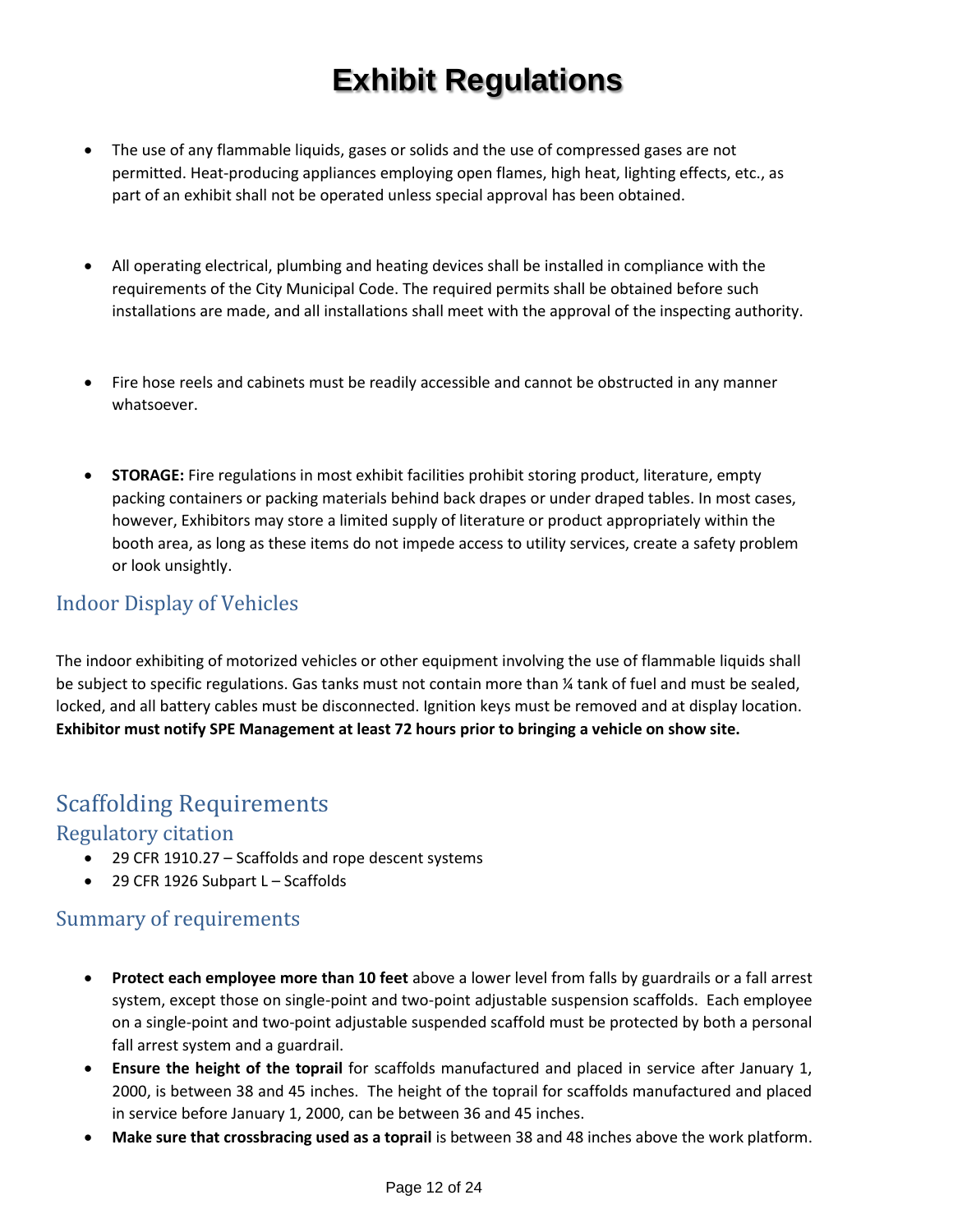- **Install midrails** approximately halfway between the toprail and the platform surface. When a crosspoint of crossbracing is used as a midrail, it must be between 20 and 30 inches above the work platform.
- **Support scaffold footings** must be level and capable of supporting the loaded scaffold. The legs, poles, frames, and uprights must bear on base plates and mud sills.
- **Fully plank** or deck supported scaffold platforms.
- **Restrain supported scaffolds** (with a height-to-base of more than 4:1) from tipping by guying, tying, bracing or the equivalent.
- **Ensure that scaffolds** and scaffold components support at least four times the maximum intended load. Suspension scaffold rigging must support at least six times the intended load.
- **Train each employee** who works on a scaffold on the hazards and the procedures to control the hazards.
- **Make sure a competent person inspects** the scaffold and scaffold components for visible defects before each work shift (and after any occurrence that could affect the structural integrity).
- **Have a qualified person design** and load scaffolds in accordance with the design.
- **Have a registered professional engineer design** specific types of scaffolds.
- **When erecting and dismantling supported scaffolds** a competent person must determine the feasibility of providing a safe means of access and fall protection for these operations.

#### <span id="page-12-0"></span>Key Definitions

- **Scaffold**: means any temporary elevated platform (supported or suspended) and its supporting structure (including points of anchorage), used for supporting employees or materials or both.
- **Guardrail system**: means a vertical barrier, consisting of, but not limited to, toprails, midrails, and posts, erected to prevent employees from falling off a scaffold platform or walkway to lower levels.
- **Personal fall arrest system**: means a system used to arrest an employee's fall. It consists of an anchorage, connectors, a body belt or body harness, and may include a lanyard, deceleration device, lifeline, or combinations of these.
- **Platform**: means a work surface elevated above lower levels. Platforms can be constructed using individual wood planks, fabricated planks, fabricated decks, and fabricated platforms.
- **Supported scaffold**: means one or more platforms supported by outrigger beams, brackets, poles, lets, uprights, posts, frames, or similar rigid support.
- **Competent person**: means one who is capable of identifying existing and predictable hazards in the surroundings or working conditions which are unsanitary, hazardous, or dangerous to employees and who has authorization to take prompt corrective measures to eliminate them.
- **Qualified**: means one who, by possession or a recognized degree, certificate, or professional standing, or who by extensive knowledge, training, and experience, has successfully demonstrated his/her ability to solve or resolve problems related to the subject matter, the work, or the project.

#### <span id="page-12-1"></span>Security

SPE will provide appropriate security in order to ensure the safety of its attendees and Exhibitors. **SPE assumes no responsibility for loss, damage or theft incurred to any exhibit or property of the Exhibitor**. SPE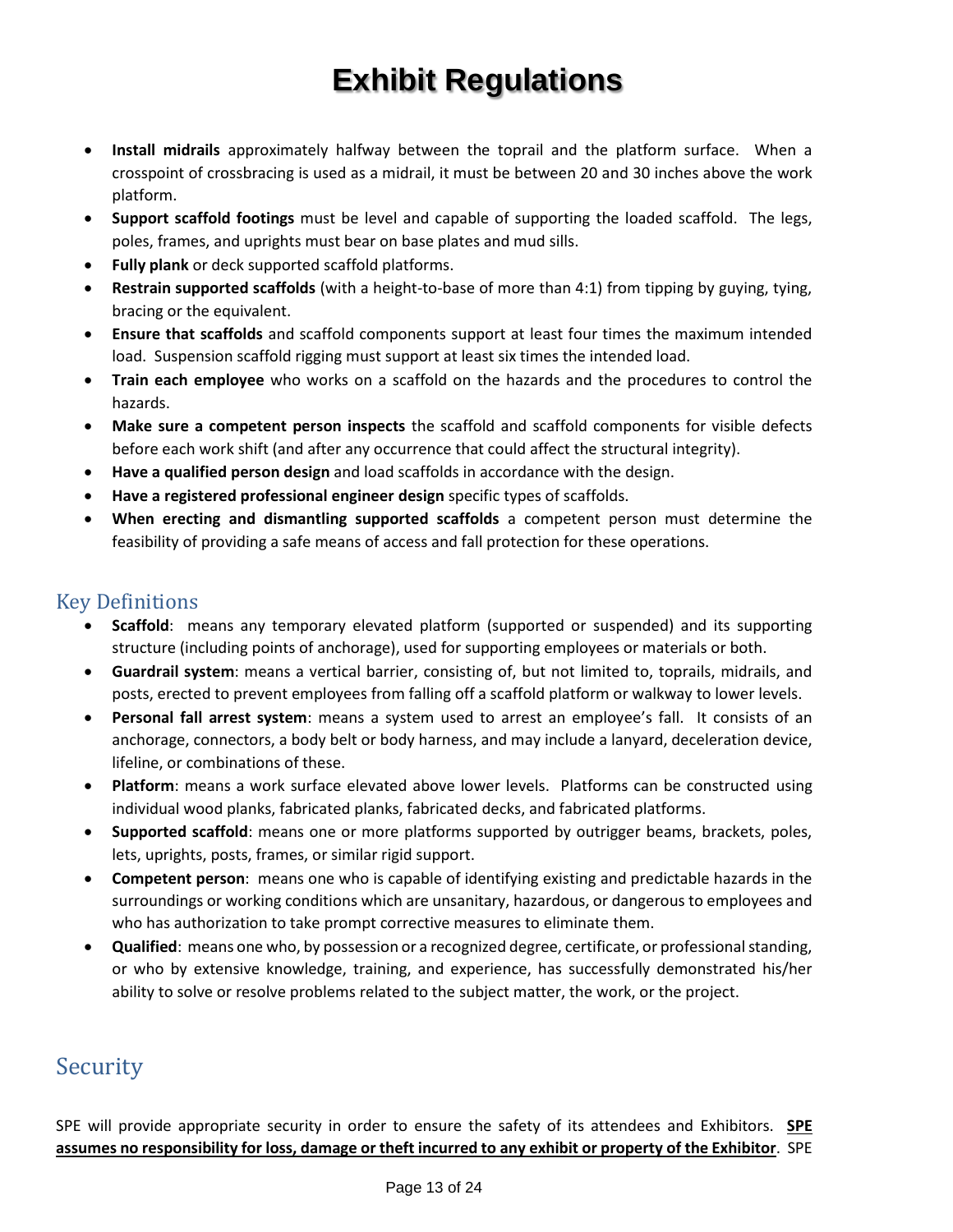recommends that Exhibitors consider the benefit of securing individual security guards for the exhibit. Exhibitor booth security may be ordered through the facility. Unauthorized persons will not be permitted to enter or remain in the exhibit areas after closing hours; however, certain authorized persons may have access to the exhibit areas at any time.

#### <span id="page-13-0"></span>Accessibility /Americans with Disabilities Act (ADA)

Exhibitor agrees to comply with the laws and regulations set forth for public accommodation by the Americans with Disabilities Act ("ADA") and applicable state and local law. Exhibitor further agrees and warrants that any exhibit booth, display, or other contrivance placed in the exhibit space licensed to Exhibitor by SPE shall at all times comply with ADA and applicable state and local law, including accessibility, usability and configuration. Exhibitor further agrees to fully indemnify and hold SPE harmless from any and all claims or actions brought against SPE as a result of Exhibitor being in violation of the ADA, its regulations, or applicable state or local law during the period of Exhibitor's contract, including the amount of any claim or judgment SPE is compelled to pay, and the costs, including attorney's fees incurred by it in defending against all such claims. SPE reserves the right to revoke Exhibitor's contract without penalty if it determines that Exhibitor is in violation of the ADA or applicable state or local law with respect to any exhibit booth, display or other contrivance placed in the space licensed to Exhibitor.

## <span id="page-13-1"></span>Services

#### <span id="page-13-2"></span>**Catering**

Arrangements for **all food and beverages must be purchased through the Official Caterer**. This regulation pertains both to food and beverage for staff consumption as well as to food and beverage distributed from booth during show hours. **Beverages include alcoholic beverages, soft drinks, coffee, bottled water, etc.** Exhibitors found in violation of this ruling are subject to corkage fees established by the Official Caterer and/or may lose their right to participate in future SPE exhibitions.

#### <span id="page-13-3"></span>Cleaning and Waste Disposal

**CLEANING AND DISPOSAL OF USED/EXCESS MATERIALS:** Each Exhibitor must keep its exhibit clean and properly dispose of all refuse. Exhibitor and their appointed contractors are responsible for the removal of Visqueen covering by the end of move in day. If an exhibitor's booth remains covered or cordoned off on opening morning, any vacuuming necessary will be at the expense of the exhibitor.In addition, exhibitor will be responsible for the disposal of the Visqueen and for vacuuming all aisles around their booth. Failure to comply with this regulation will result in the loss of 5 priority points for the contracted exhibitor.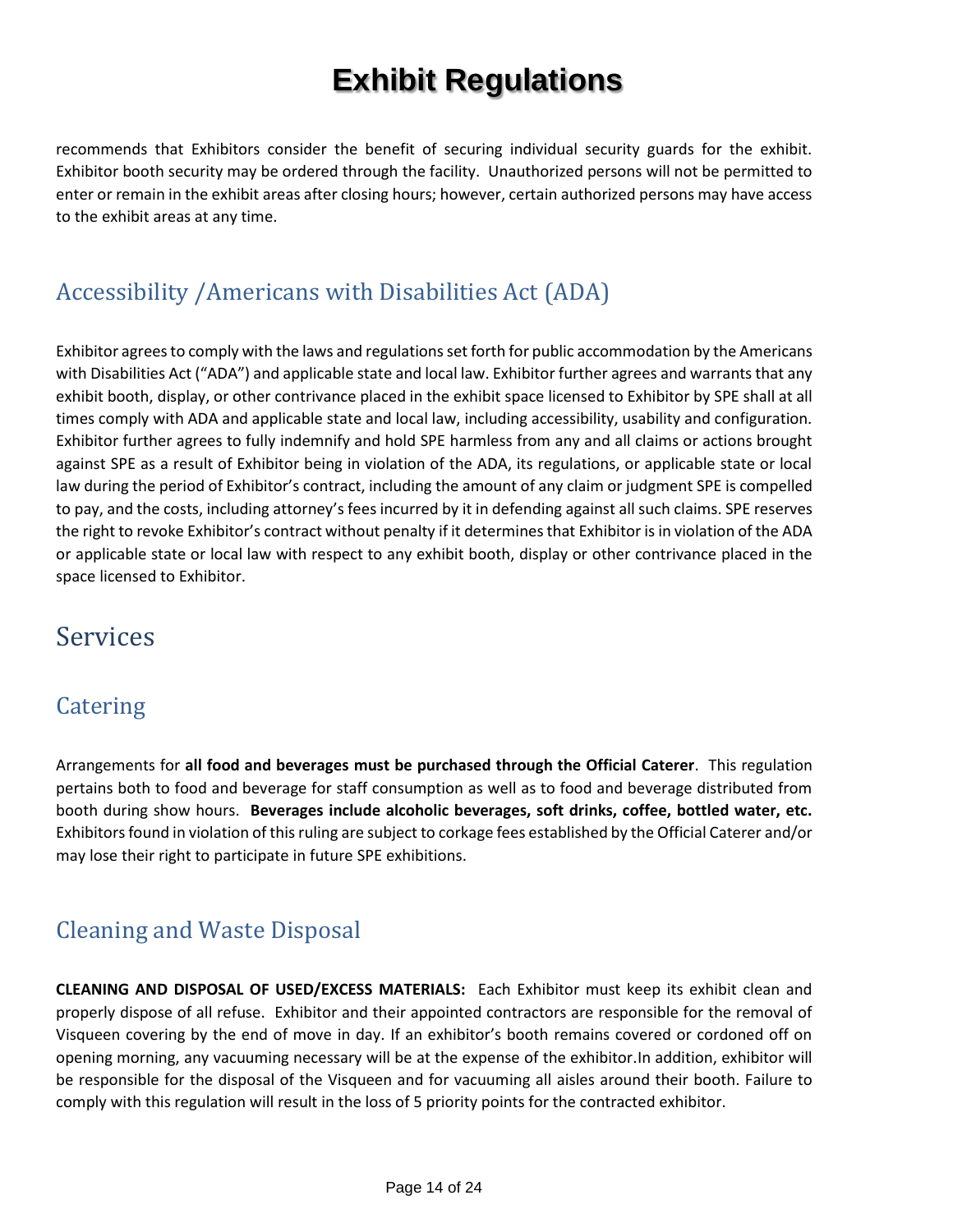All used or leftover materials resulting from delivery, installation and removal activities of the Exhibitor shall be disposed of at the Exhibitor's expense. Exhibitors are responsible for disposing of the refuse generated during the show hours or must contract with facility to have refuse removed during show hours. **Under no circumstances are Exhibitors permitted to dispose of refuse in the aisles prior to or during show hours.** In addition, Exhibitors are responsible for the removal and disposal of carpeting, padding, and/or professional flooring, not ordered from Freeman, and utilized in their space. Should any of these items remain within the exhibit space after dismantling, these items will be disposed of by Freeman at the Exhibitor's expense.

#### <span id="page-14-0"></span>Internet

All wireless access points not authorized by facility are prohibited.

## <span id="page-14-1"></span>Character of Exhibit

To provide the best possible atmosphere to discuss the technical application of the equipment and services displayed, each Exhibitor agrees as follows:

- To exhibit only products, which it manufactures, represents or distributes, which comprise of materials, equipment, apparatus, systems, services and other component products applicable to advancing the engineering and scientific knowledge and development of energy resources and environment.
- All exhibit displays, images and language are not of a nature that could be considered discriminatory or offensive
- SPE reserves the right to prohibit an exhibit or part of an exhibit, including promotional materials and graphics that in its judgment could be construed as discriminatory or advocating discrimination on the basis of race, gender, religion, sexual orientation, or national origin.
- To ensure that all staff, including demonstrators, hosts/hostesses, entertainers and other employees and personnel adhere to an appropriate standard of dress for a business setting or function, and standard of behavior suitable for a business environment, in the location where the event is taking place
- Should SPE feel that your booth personnel are infringing on cultural or professional standards in terms of dress or behavior, SPE reserves the right to caution or eject such personnel from the event.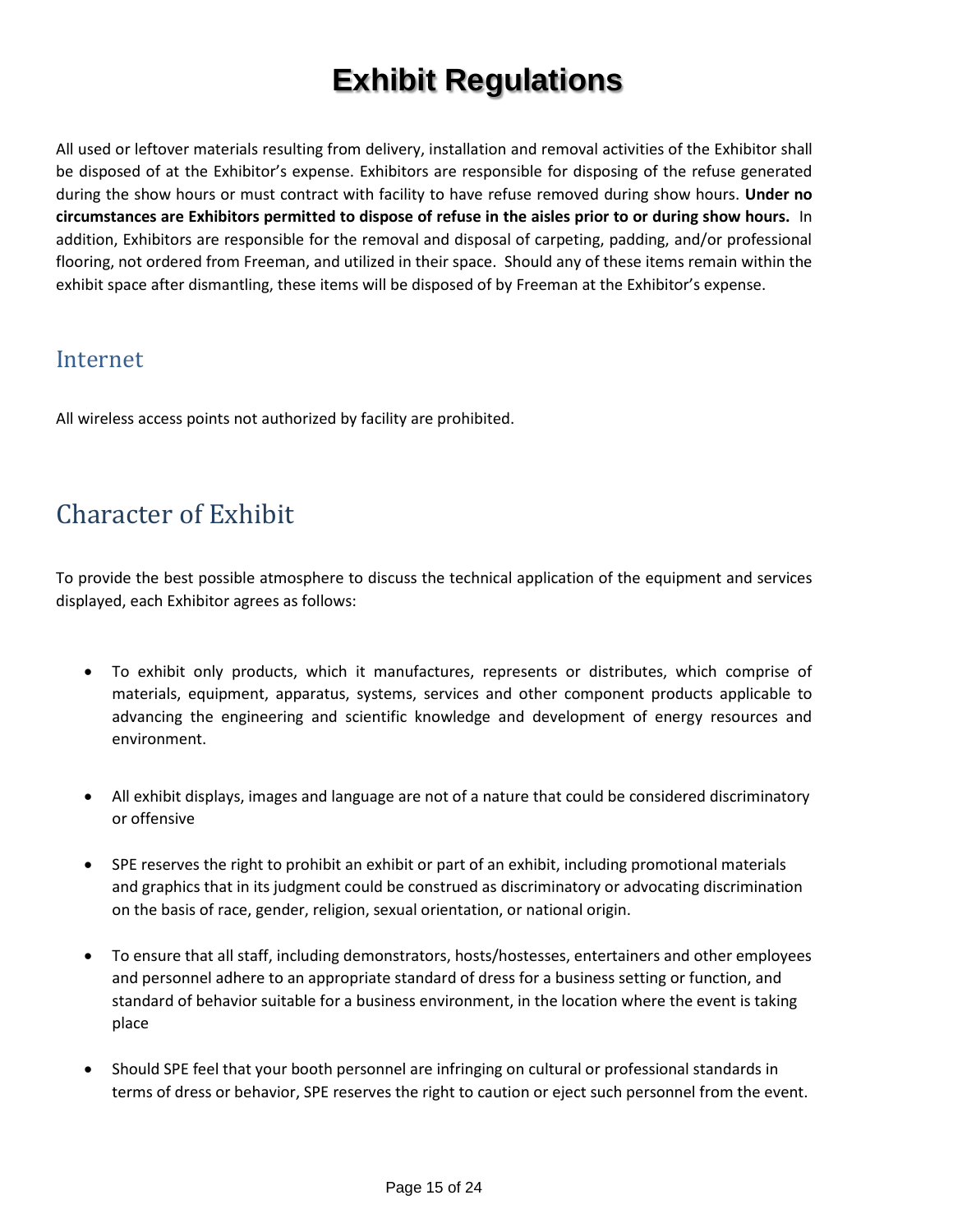- No Exhibitor shall assign, sublet, or apportion the whole or any part of the space allotted, nor exhibit therein, nor permit any other person or party to exhibit therein, any other goods, apparatus, etc., not manufactured or distributed by the Exhibitor in the regular course of business except upon prior written consent of SPE Show Management.
- SPE Show Management is sensitive to the time, effort and cost related to the success of the conference by Exhibitors, and therefore, expressly forbids the solicitation of goods and services, distribution of literature, promotional items or souvenirs by anyone other than registered Exhibitors. Anyone observed to be soliciting business in the aisles or other public areas or in another company's booth will be asked to leave immediately. Please report any violations you may observe to Show Management.
- To refrain from the performance of any act that affects a sale of any of the products or services being displayed or that constitutes a necessary step in effecting such sale. The prohibited acts shall include, but are not limited to: (a) the actual sale of products in return for cash, check or other legal tender received at the exhibit; and (b) the execution of contracts or other documents that effect a sale of products or services, whether or not accompanied by receipt of a deposit thereon, for delivery of performance following the Exhibition. Exhibitors may secure names and addresses of persons expressing an interest in the products or services being displayed for the purpose of contacting such person after the Exhibition.
- All exhibits must be manned by at least one company representative during official Show hours specified by SPE. Exhibit space must be maintained in a neat, orderly manner throughout the exhibition, and no dismantling may begin before the official closing hour on the final day of the exhibition. **Early tear down will result in the loss of five (5) priority points for your company.**
- Exhibitor personnel have access to the exhibit floor prior to and after show hours. However, exhibit staff is not to enter other booths and should remain only in the vicinity of their own booths. Exhibit staff is not to interact with or photograph any other booths or displays at any time.
- In deference to fellow Exhibitors and to the professional people who constitute the exhibit audience, Exhibitors are specifically prohibited from employing any carnival type attraction, animal or human, or from operating such noise creating devices as bells, horns, or megaphones. Sound or music within a booth is permitted, but must be controlled to a reasonable level, and must not be projected outside the confines of the exhibit booth and should not disrupt the activities of the neighboring Exhibitors. Exhibitors are responsible for obtaining all necessary licenses and permits to use music, photographs or other copyrighted material in the Exhibitor's booth or display. Personnel must be appropriately clad and must remain within the Exhibitor's booth space except when necessarily arriving and leaving the booth or exhibition area.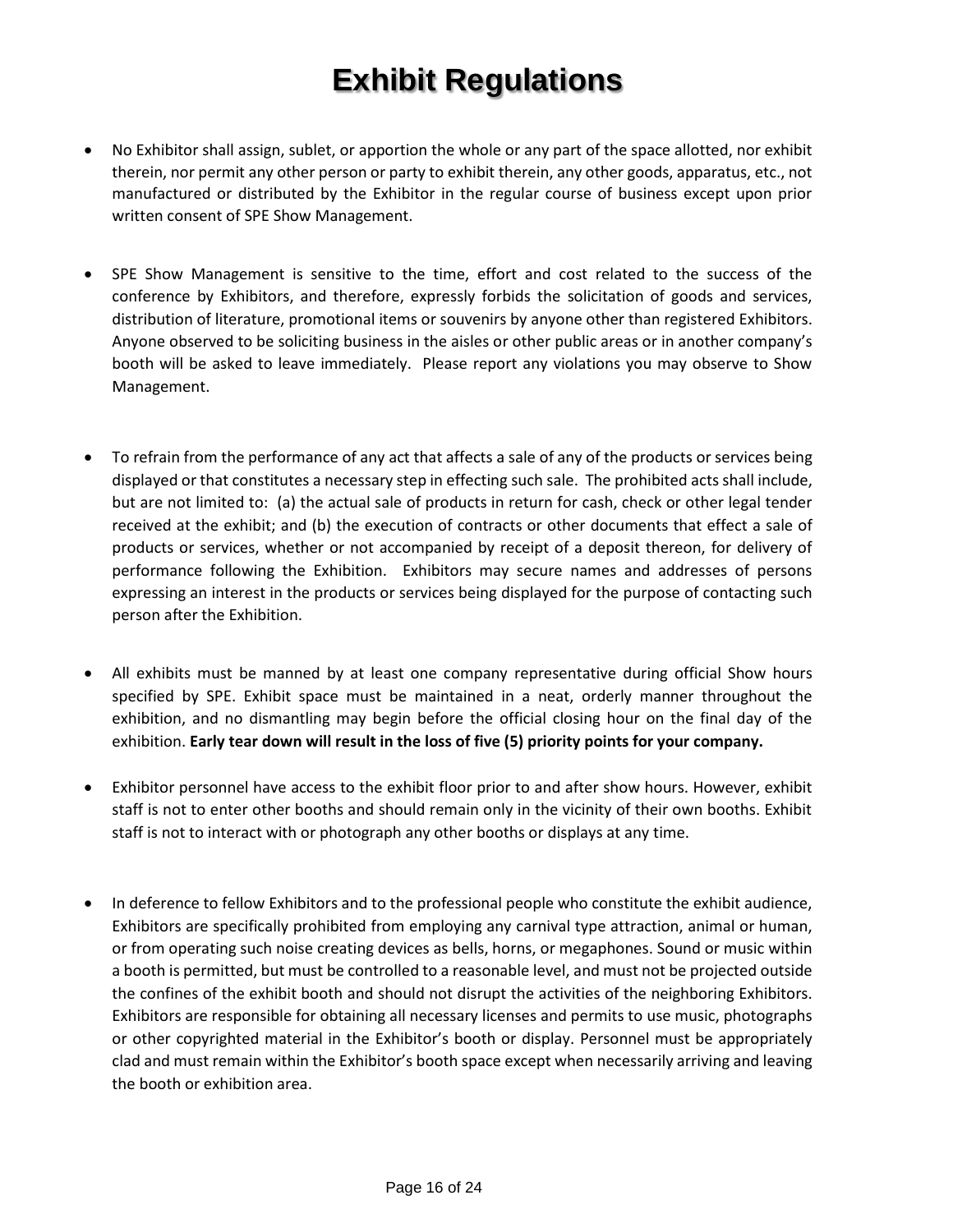- Exhibit displays are subject to inspection by SPE and may require modification to meet safety standards. SPE reserves the right to remove any exhibit, at the Exhibitor's expense, if the display does not meet the specifications set forth in the Exhibit Regulations.
- If an Exhibitor (or their EAC) ignores or fails to comply with a verbal/written warning by SPE Show Management with a repeated offense, the contracted Exhibitor will lose five (5) priority points. If Exhibitor (or their EAC) is cited for more than 2 offenses, Exhibitor will forfeit thirty (30) priority points. Contracted Exhibitors are responsible for the actions of their co-Exhibitors and their EACs. SPE reserves the right to escort offending personnel out of the event for the duration of the event.
- SPE's ruling on such matters will be final.

#### <span id="page-16-0"></span>Good Neighbor Policy

Any Exhibitor using audio/video content in its booth for the purpose of demonstrating equipment or services agrees that such content shall be appropriate for a general audience, and agrees to refrain from using content that may be considered offensive to such an audience. In the event of a complaint from any person regarding the content or noise level by an Exhibitor, SPE will investigate the complaint. Should SPE determine the content to be offensive or in excess of appropriate noise levels, Exhibitor agrees to cease using such content or noise making device. Repeated violations of this policy can, at SPE's sole discretion, result in expulsion from the show.

#### <span id="page-16-1"></span>Noise

- **NOISE LEVELS:** Mechanical reproduction of sound or music relating to an exhibit, or noise generated by production demonstrations shall be kept at a sufficiently low volume so as not to project beyond the confines of the Exhibitor's booth and should not disrupt the activities of the neighboring Exhibitors. Speakers and other sound devices should be positioned so as to direct sound into the booth rather than the aisles. Exhibitors employing a band in their booth may not connect them to an amplifying system.
- SPE reserves the right to impose limitation on noise levels and any method of operation, which becomes objectionable. Any sound that consistently exceeds 85 decibels measured at the edge of an Exhibitor's booth is considered objectionable. However, continuous, monotone sound less than 85 decibels can also be a problem. Show Management reserves the right to determine at what point sound constitutes interference with others and must be discontinued.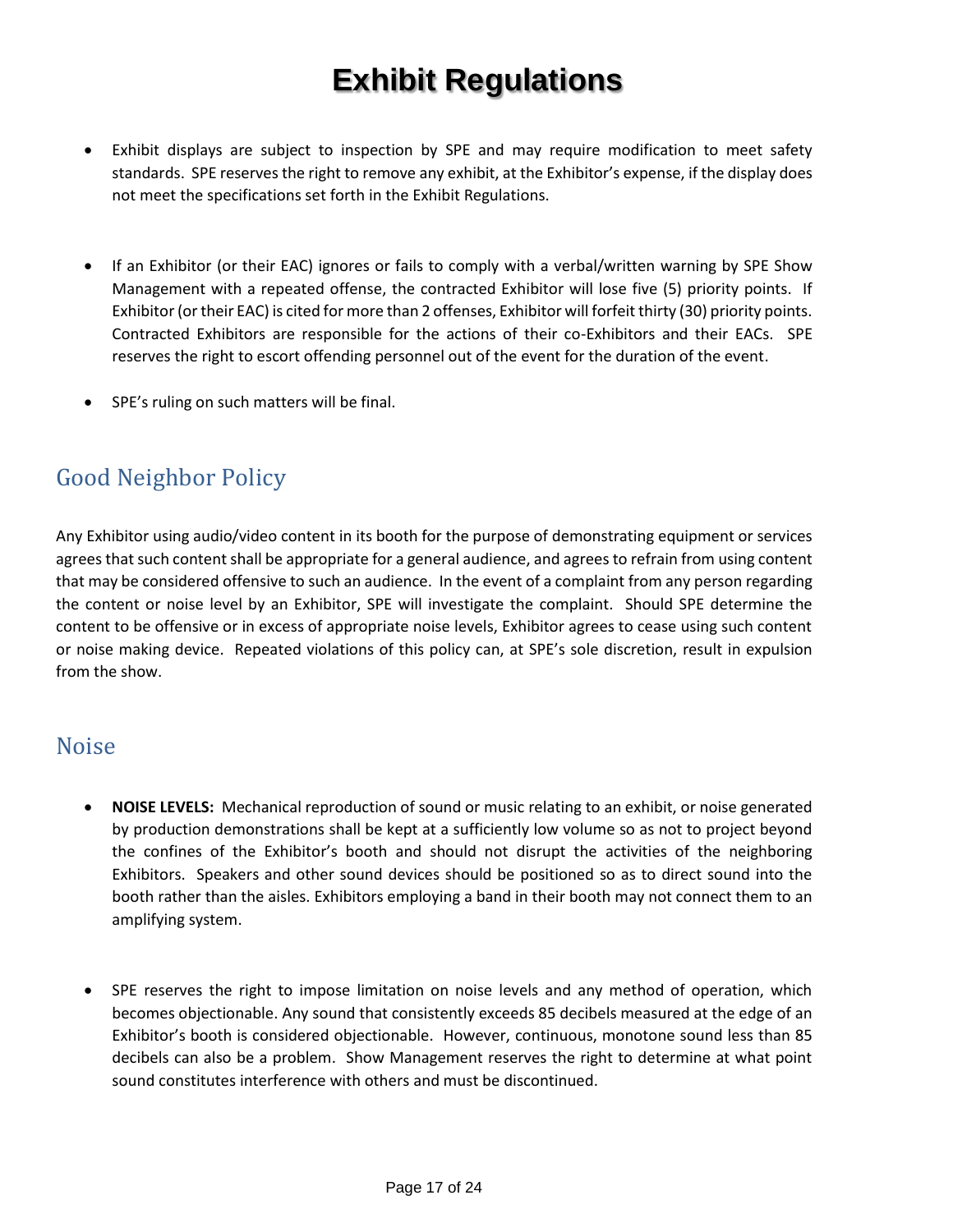• Should Exhibit Management receive complaints regarding the level of sound, the Exhibitor will be required to reduce the audible level. If the Exhibitor does not comply and/or the complaints continue, the Exhibitor will be notified that the sound/music performance must be discontinued or may be subject to dismissal from the exhibit floor.

#### <span id="page-17-0"></span>Copyright Regulations

Exhibitors shall not display, perform, or otherwise reproduce any Copyrighted Work of another without the express written consent of the copyright owner. The term "Copyrighted Work" includes literary works, musical compositions and performances, phonographs, audiotapes, videotapes, motion pictures, photographs, graphics, and all other works for which U.S. Copyright Law affords protection. More specifically, Exhibitor shall not display, perform, or otherwise reproduce, or cause to permit to be displayed, performed, or otherwise reproduced, any copyrighted musical composition or performance of another at the Exhibition without the copyright owner's express written consent. This includes the reproduction of any radio or television broadcasts, audiotapes, videotapes, and/or motion pictures that include, in whole or in part, the music composition(s) of any other party.

#### <span id="page-17-1"></span>Hospitality Functions

Only Exhibitors in good standing are permitted to host a hospitality function in an official Event hotel. (All requests for a hospitality suite or public function space must be made through SPE). If an exhibitor should cancel or not occupy the exhibit space during official Event hours, SPE reserves the right to notify the hotel to cancel any hospitality space and/or hotel guest rooms under that company's name. Exhibitor shall remain liable for the payments made to the hotel. Any Exhibitor or its division or subsidiary (whether or not that division is contracting for space in the Event), conducting any function in direct competition with the official Event hours, or at any time during the official Event days, will forfeit the rights of the exhibiting company to obtain hospitality suites and/or function space over the official Event days the next year and will forfeit 30 Priority Points. Under no circumstances will Exhibitor or any division or subsidiary be allowed to provide mass transportation of attendees from facility during the official Event hours**.**

#### <span id="page-17-2"></span>Insurance

Insurance for fire, public liability and theft must be taken out by each Exhibitor at its own expense. The insurance is to cover the full period of occupancy of the premises by the Exhibitor, its agents and employees.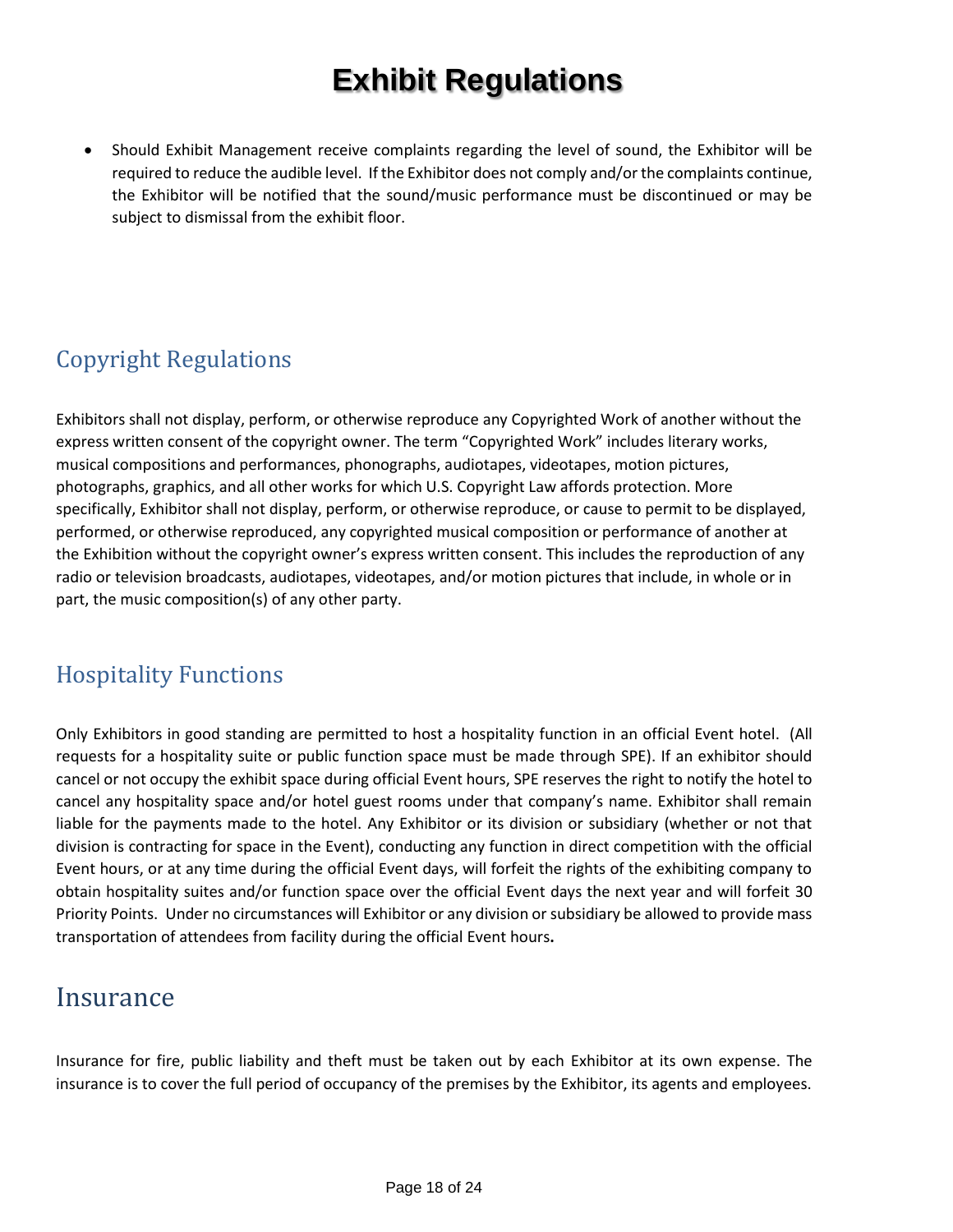## <span id="page-18-0"></span>Employment and Venue Regulations

#### <span id="page-18-1"></span>Smoking Policy

Smoking is prohibited in all areas except in Designated Smoking Areas. Smoking is not permitted on the freight docks.

#### <span id="page-18-2"></span>Drones

Use of drones is not permitted indoors or outdoors at this facility.

#### <span id="page-18-3"></span>Employment of Labor/ Union Jurisdiction

Exhibitor shall abide by and observe all federal, state and local laws, codes, ordinances, rules and regulations, and all rules and regulations of facility (including any union labor work rules). (Please refer to the Union Labor information provided in the Exhibitor Services Manual.)

#### <span id="page-18-4"></span>Age Restrictions of Exhibit Areas

No one under the age of 18 is permitted in the Exhibit Areas during move-in or move-out.

No one under the age of 15 is permitted in the Exhibit Areas during official show hours.

#### <span id="page-18-5"></span>Parking

Any vehicle parked on the street or in designated no parking zones or designated fire lanes will be towed to a location designated by exhibit facility at the owner's expense.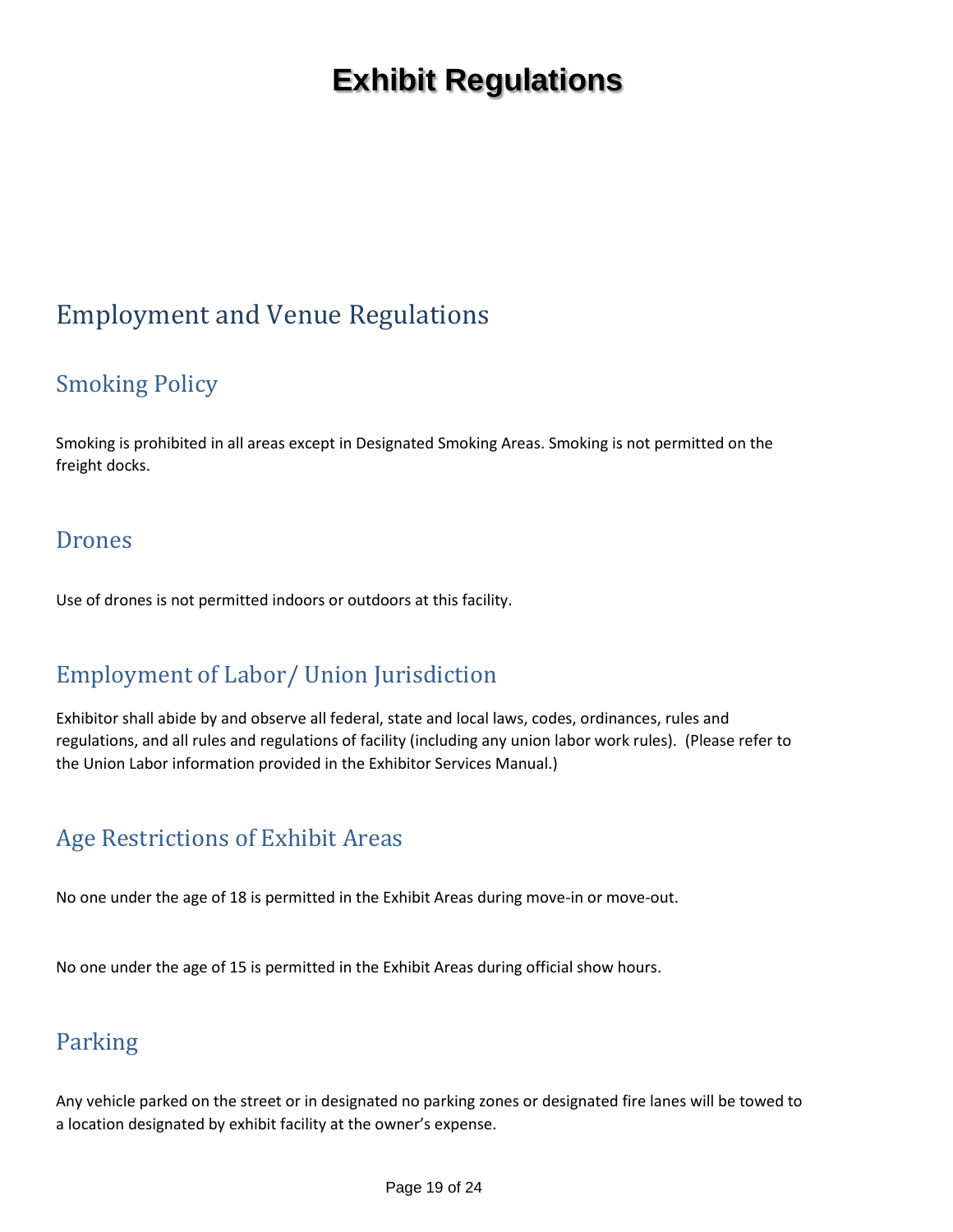Parking permits must be obtained through the building.

## <span id="page-19-0"></span>Photography, Recording and Advertising Regulations

*To maintain the unparalleled technological experience, SPE must enforce a photography and videography policy which will protect the leading-edge technology showcased at the event.*

- The following guidelines apply for attendees, exhibiting personnel and exhibitor-appointed photographers at the Society of Petroleum Engineers.
- No audio or video recording or still photography may occur without SPE's permission.
- Attendees, exhibiting personnel and exhibitor-appointed photographers are prohibited from shooting video or photos anywhere in the sessions and the indoor and outdoor exhibition areas. If you see any unauthorized persons who are using cameras of any sort (including camera phones) in the sessions or indoor and outdoor exhibition areas, please contact Exhibit Management.
- Exhibitors *are* permitted to shoot video or take photographs under the following guidelines:
	- $\circ$  In their own booth for promotional use at any time the exhibition is open, without seeking SPE's permission.
	- o At their company press conference held in the SPE press conference room.
	- o By using outside photographers and video crews. Outside photographers and video crews are required to obtain permission from SPE Press Room to shoot photos or video of the exhibition.
	- o Outside photographers and video crews do not qualify for press badges.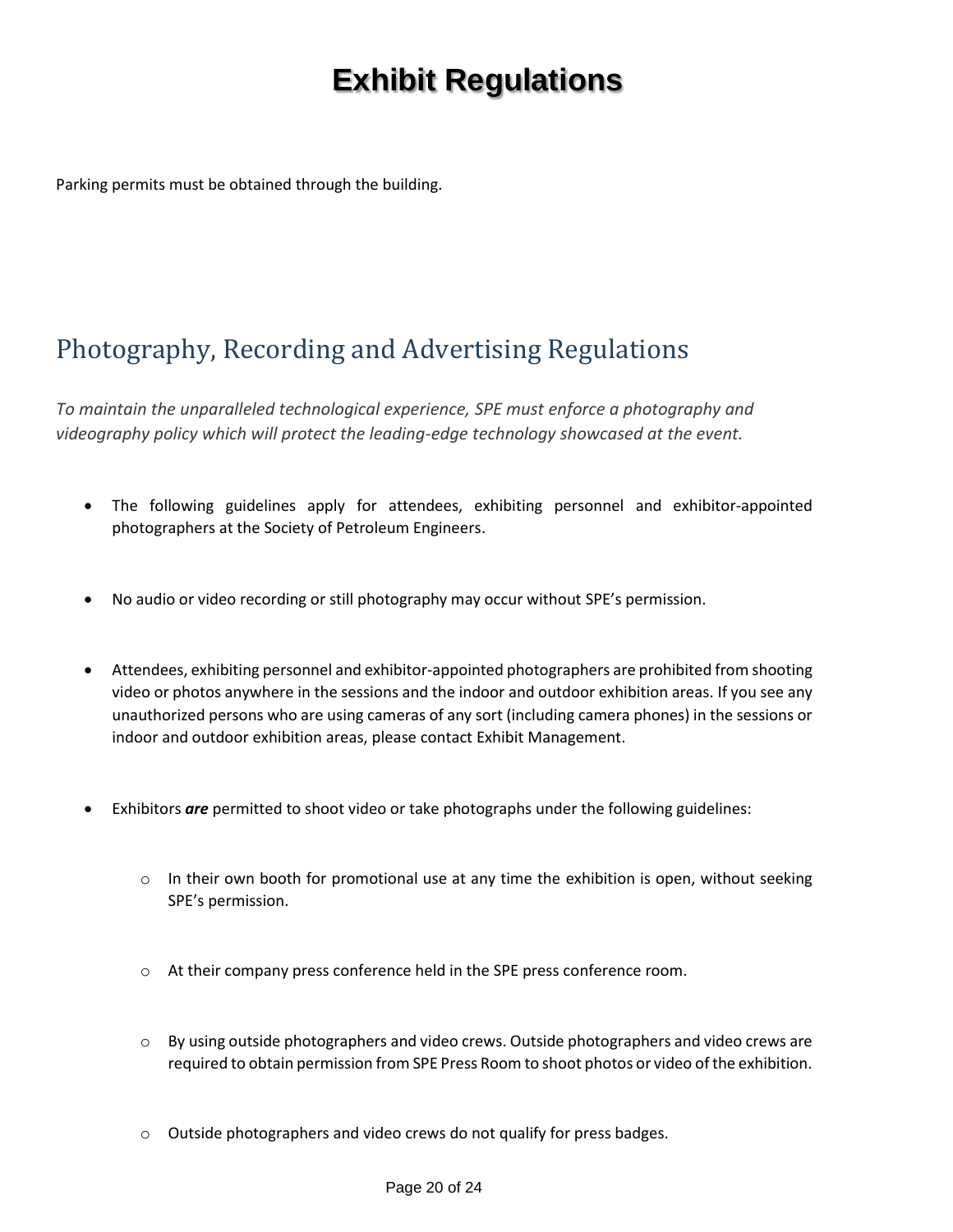- o Outside video crews or photographer must use an Exhibitor-Appointed Contractor badge.
- o Exhibitors are responsible for supervising the activities of outside video crews and photographers so that they comply with SPE guidelines.
- Exhibitors *are not* permitted to shoot anywhere else on the SPE exhibition floor or anywhere else throughout the conference.
	- $\circ$  When shooting photography or video in their own booth, no other Exhibitor's booth may appear in the shot. SPE Press Room staff can provide overall shots of the exhibition or other aspects of SPE if needed. Please contact the SPE press office at media@SPEnet.org.
	- o After-hours photography or video are not permitted without making arrangements in advance with SPE exhibit staff.

Exhibitors are responsible for all their company personnel and as such are responsible for communicating these Exhibit Regulations as well as all rules to their employees.

#### **Exhibitor Staff Penalties for Violating the SPE Photography Policy**

• **First Warning:** Exhibitor staff will receive a verbal warning about the policy from SPE Staff. They will receive a notation on their exhibitor badge indicating that they have received an initial verbal warning.

SPE will also inform the exhibiting company's primary contact about the incident and the consequences for a second offense. Failure by SPE to inform the exhibiting company's primary contact about the first incident shall not relieve the exhibiting company from the consequences of a second incident.

• **Second Warning:** Exhibitor staff badge will be confiscated, and the exhibitor staff person will be escorted off the premises by SPE Staff and/or security personnel.

The exhibiting company will also lose 10% or 100 priority points, whichever is greater, for SPE.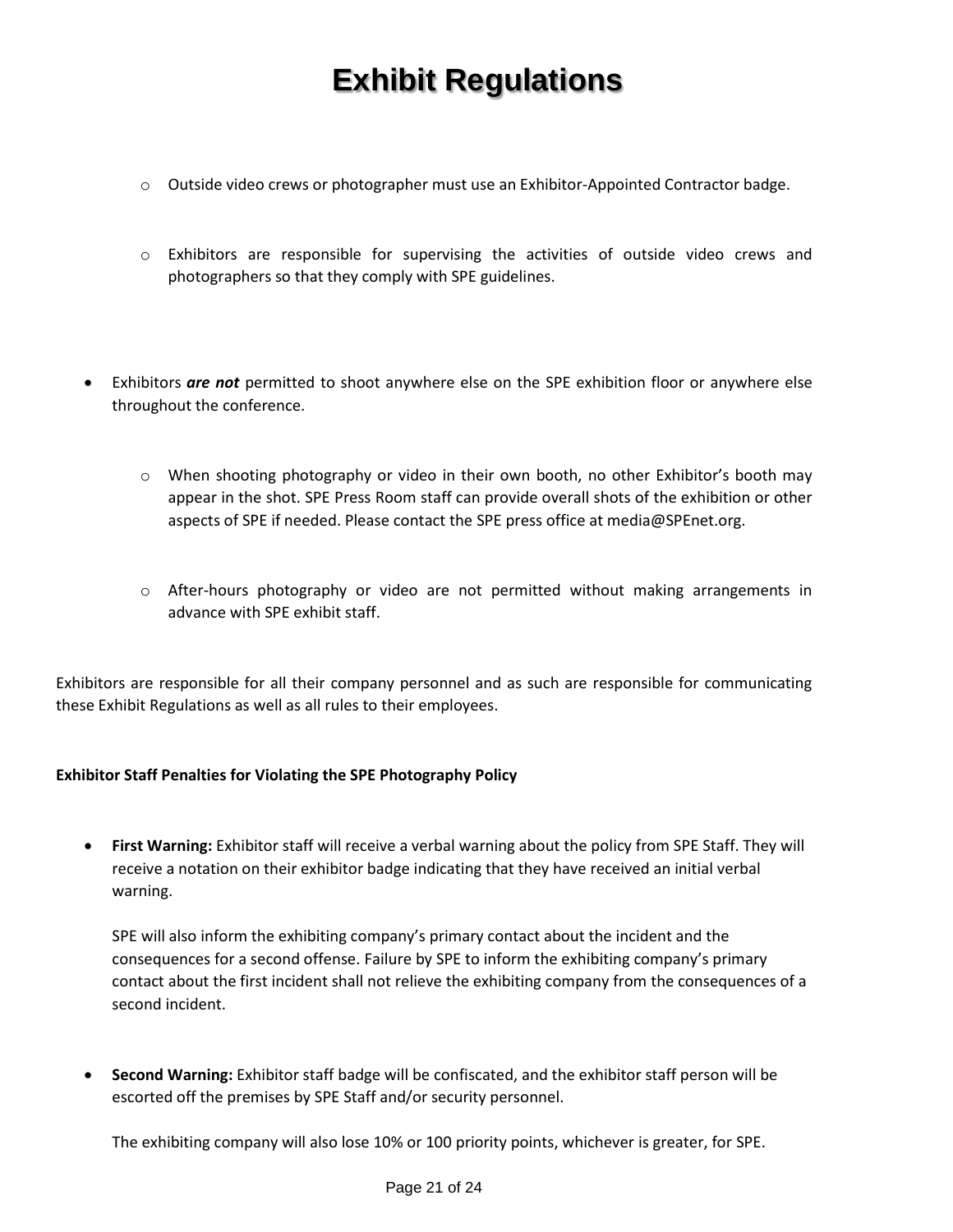Video/photography/audio news media guidelines for outside photographers and video crews will be posted on the Press page of the SPE website. To arrange for Press Video/Photo/Radio Opportunities please contact [media@SPEnet.org.](mailto:media@otcnet.org)

#### <span id="page-21-0"></span>Marketing and Advertising

- Samples, souvenirs and advertising material may be distributed by the Exhibitor only from within its booth. Balloons (including helium) and stickers are prohibited in the building. (Handouts with gummed backing that adhere or cause adhesion are considered stickers.) Cost of repair due to damage to the facility caused by stickers obtained from an Exhibitor will be the responsibility of that Exhibitor. Exhibitors handing out stickers at the Event will have 5 priority points deducted. Failure to discontinue handing out stickers after a verbal or written warning will result in the loss of 25 additional priority points.
- **DISTRIBUTION OF PUBLICATIONS:** Publications/brochures may only be distributed from the Exhibitor's booth **– no distribution is permitted from the aisles of the Exhibition Hall, the registration area, or anywhere in the building, nor may publications or brochures be left on the table in the foyer or any conference area.** Failure to comply with this regulation will result in the loss of 5 priority points for the exhibiting company. Publication Cubicles may be rented by companies for their industry related publications. Brochures other than those assigned to the company renting the cubicle will be removed and destroyed. This regulation pertains to pre-show as well as during the exhibition.

#### <span id="page-21-1"></span>Solicitation

Exhibitors who have purchased a sponsorship may not distribute their collateral materials to other Exhibitor's booths. SPE is responsible for the production of signage and the distribution of items associated with an Exhibitor's sponsorship. This regulation applies to pre-show as well as during the exhibition.

#### <span id="page-21-2"></span>Market Research and Surveys

Any Exhibitor wishing to conduct market research or surveys during the event must adhere to the following procedures. Surveys and questionnaires must be submitted for approval to the SPE Exhibits Manager no later than sixty (60) days prior to the event. All surveys/questionnaires must be conducted within the confines of the Exhibitor's booth. At no time may exhibit personnel leave their booth to encourage participation or to survey/question attendees.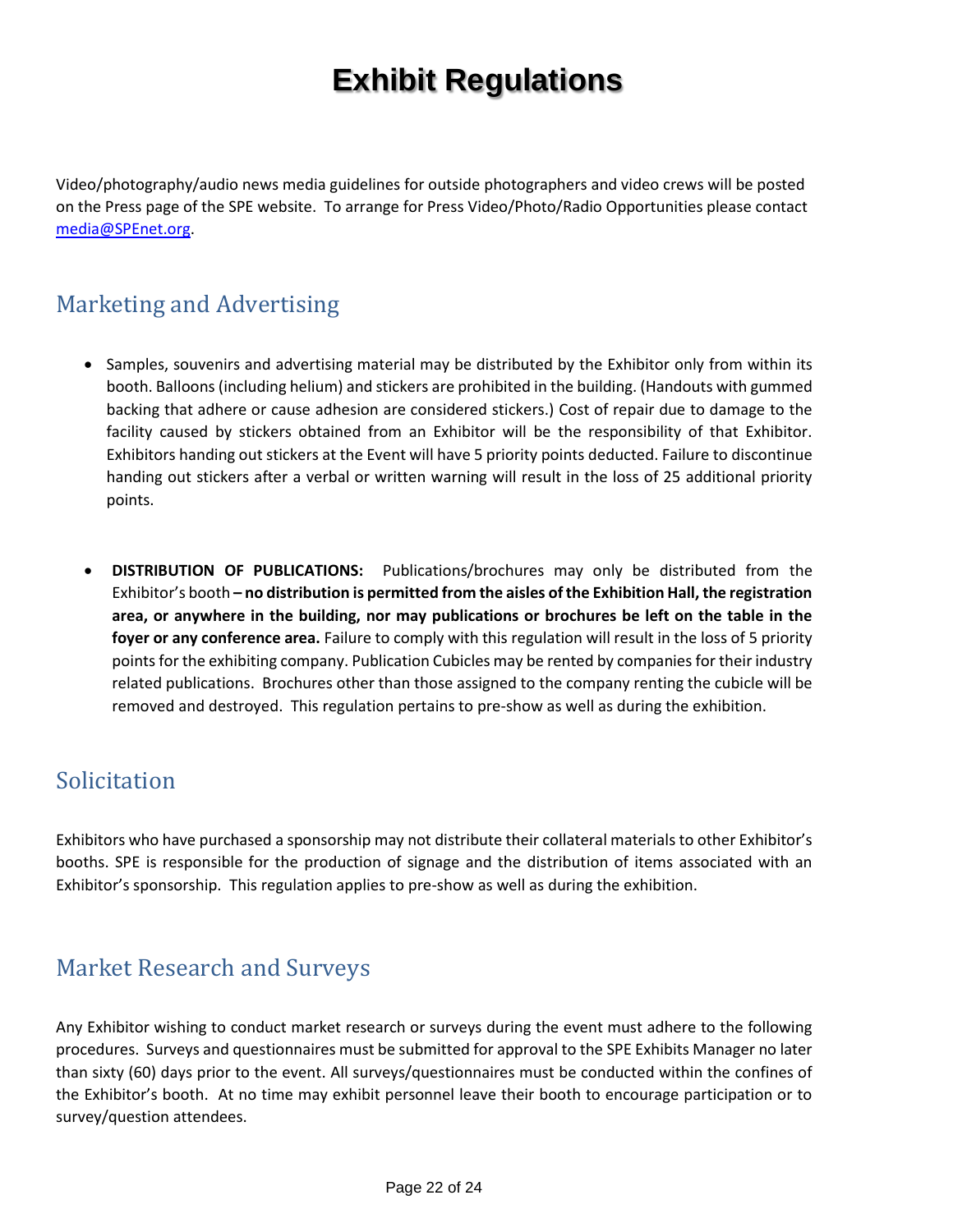Market research companies must identify the names of the clients for whom they are conducting research. Survey documents and any publication or results may not include the name of the conference or make any reference to the event which might cause respondents or readers to believe that SPE is endorsing, approving, or involved with the research. Exhibitors who violate these guidelines may jeopardize their earned priority points and future participation in SPE.

#### <span id="page-22-0"></span>Registration Lists/Lead Retrieval

Exhibitor understands and agrees that in exchange for its payment, it will receive solely the right to use the exhibit space. Exhibitor may use the Official Contractor for Lead/Data Retrieval System to collect information regarding persons who visit its exhibit space. The information collected with the Lead/Data Retrieval System is for the sole use of the company or business organization that collects it. Exhibitor understands and agrees that (i) under the terms of its license, it may not attempt to develop a compilation of attendees and/or other participants of the Event by exchanging any lead information collected at the Event with other attendees, exhibitors and/or other participants at the Event or with third parties not associated with SPE and (ii) the compilation of the attendees and/or other participants of the Event is sole property of SPE and that SPE offers that compilation for sale. Exhibitor agrees that it will not use any lead data collected at the Conference to attempt to develop a compilation of attendees and/or participants that would be competitive to, or could be used in lieu of, the compilation that SPE offers for sale.

## <span id="page-22-1"></span>SPE Show Management's Discretionary Rights

SPE Show Management reserves the right, at its sole discretion, to withhold approval or to dismiss from the event, any service contractor whose participation in the event may, in the opinion of SPE, lead to strikes, picketing, or other labor action directed at the event, or other disruptions of the event, or other reasonable interference with or inconvenience to the event or any Exhibitors.

*Failure to meet any one of the above steps could jeopardize the Exhibitor-Appointed Contractor's ability to obtain work authorization.*

## <span id="page-22-2"></span>Amendments

Any and all matters and questions not specifically covered by these exhibit regulations shall be subject to the decision of SPE and may be amended at any time by SPE in the interest of the Exhibition and upon notice thereof shall be binding on the Exhibitors equally with the foregoing in these exhibit regulations.

Submittal after this deadline may not allow adequate time to obtain necessary paperwork from the EAC and result in delays on-site